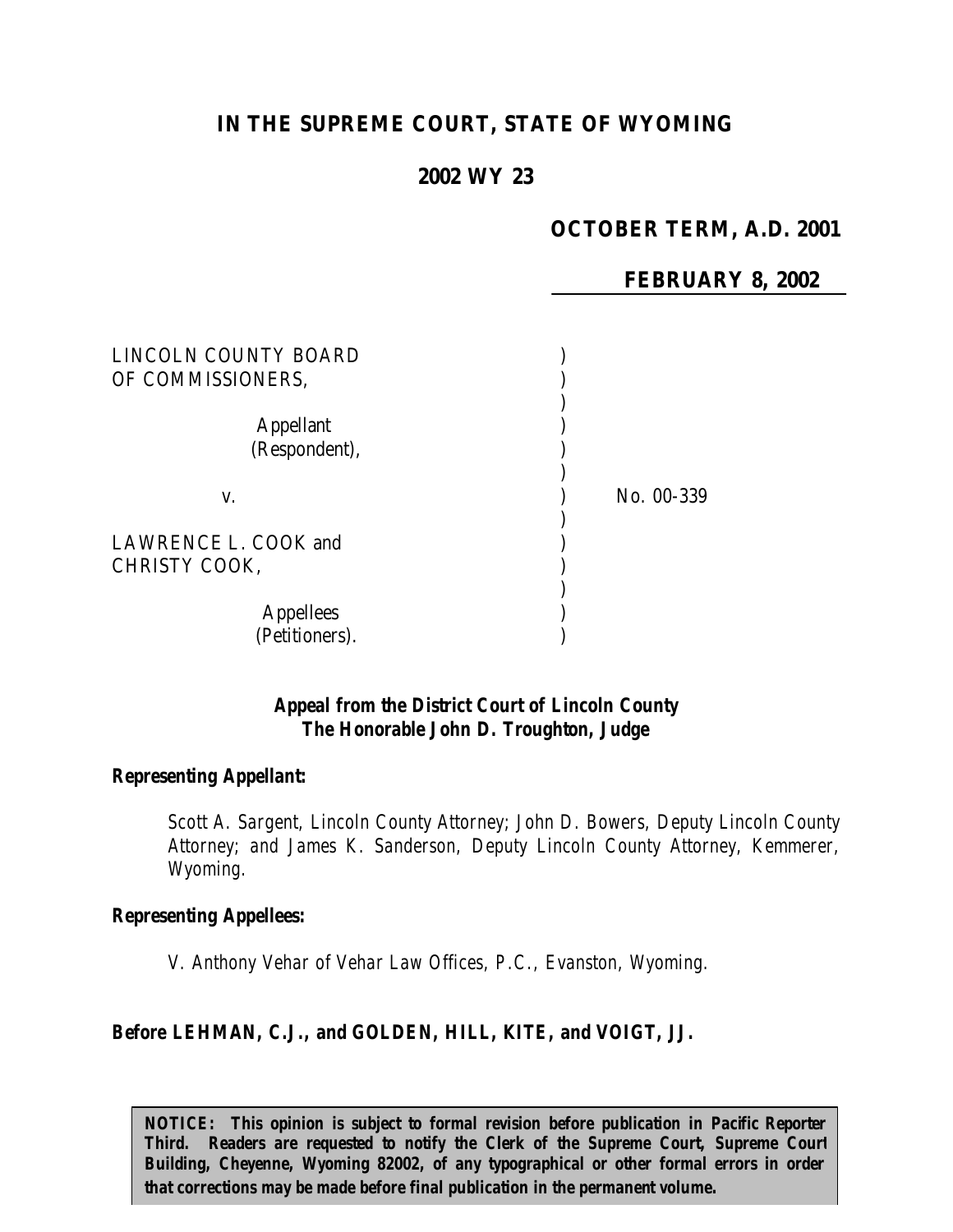### **VOIGT, Justice.**

[¶1] This appeal arises from the Lincoln County Board of Commissioners' (the Board) determination that a public road should be established, by prescription, over property owned by Lawrence and Christy Cook (the Cooks). The Cooks appealed the Board's decision to the district court, which reversed the Board. The Board now appeals from that ruling. We affirm the district court's decision.

### **ISSUES**

[¶2] The Board, as appellant, states the issues as follows:

I. Did the district court, erroneously substitute its judgment for the trier of facts of the first instance, the Board of Lincoln County Commissioners.

II. Did the district court err in its interpretation of Wyo. Stat. § 24-1-101 and the doctrine of prescriptive easements in the State of Wyoming.

III. Was the "Order Establishing Little Coal Creek Road Number 12-344 Across the Property of Lawrence L. Cook and Christy Cook" by the Lincoln County Board of Commissioners (a) arbitrary and capricious, an abuse of discretion or not otherwise in accordance with law; (b) in excess of statutory jurisdiction, authority of limitations or lacking statutory right; (c) contrary to a constitutional right, power, privilege or immunity; (d) unsupported by substantial evidence.

The arguments by the Cooks, as appellees, are essentially framed in the context of the issues raised by the Board.

# **FACTS**

[¶3] At issue in this appeal is a one-quarter mile section of "ungraveled" or dirt twotrack road in remote Lincoln County known as the Little Coal Creek access road (Coal Creek road). The quarter-mile section crosses property owned by the Cooks. In 1995, the Cooks acquired this property from P&M Mining Company (P&M), which had acquired the property from Kemmerer Coal Company.<sup>1</sup> Prior to the Cooks' ownership, the property was "unenclosed" or considered "open range."<sup>2</sup>

<sup>&</sup>lt;sup>1</sup> The record does not indicate when P&M or Kemmerer Coal Company acquired the property.

<sup>&</sup>lt;sup>2</sup> There is some indication that gates were recently placed on the property.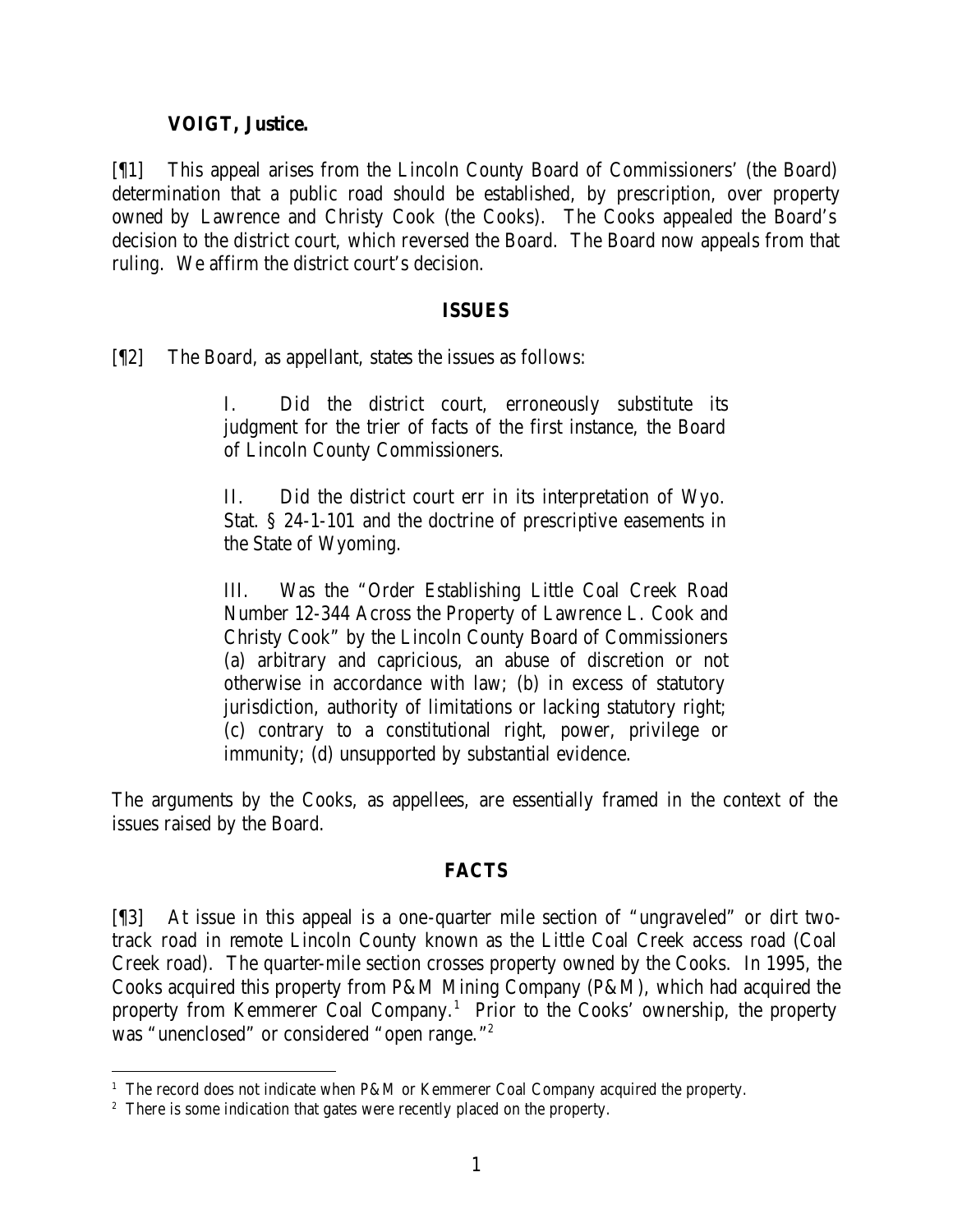[¶4] Coal Creek road connects Fontenelle Creek road and Pomeroy Basin road, both of which are "considered county roads that the County maintained and the public used . . .." Coal Creek road provides access to private property and "good" access<sup>3</sup> from the south to the back side of "Miller Mountain and Coal Creek, Cabin Creek and the Fontenelle drainage area . . ." in addition to Fort Hill. Coal Creek road is periodically impassable during the winter due to snow and during the spring due to water runoff.

[¶5] In the 1980s, the Board requested that Paul Scherbel, the county land surveyor, provide them an overview of the county's road system, which was in "shambles." At that time, Lincoln County had only officially dedicated one county road, which the Board later attempted to vacate, but ultimately did not due to public opposition. The Board began updating its road system, a process that included acquiring and establishing county roads by prescription. As part of this process, Mr. Scherbel recalled that in 1980 he, Edwin Kirkwood, and then-county commissioners Nancy Peternal and Jim Herschler viewed Coal Creek road, presumably including the section crossing what is now the Cooks' property, and considered establishing it as a county road. The Board decided not to establish Coal Creek road as a county road at that time.

[¶6] In July 1997, the Board elected to establish Coal Creek road as a county road based on the common law doctrine of prescription. The Board recorded a plat and published and served notice on area landowners in accordance with Wyo. Stat. Ann. § 24-1-101 (LexisNexis 2001). The Cooks objected to the county establishing a section of the road across their property, while other landowners apparently did not formally object to the Board's decision. On August 8, 1997, the Board held an open meeting to consider objections to the proposed road, and subsequently entered a formal resolution establishing the road as a county road. The Cooks appealed this determination to the district court. Both parties subsequently stipulated that the case be remanded for a contested case hearing before the Board.

[¶7] The Board appointed a hearing examiner and held a contested case hearing on September 3, 1998. The Board heard from several witnesses, including former county commissioners, county employees, area landowners, and members of the public. Their testimony, which tended to lack specificity, primarily concerned Lincoln County's maintenance of Coal Creek road and the public's historical use of the road.

[¶8] Regarding road maintenance generally, the Board found that until Lincoln County "completed the process of formally establishing its roads, the County maintained roads commonly accepted as county roads and private roads, both on a year round and seasonal basis." Nancy Peternal, a county commissioner from 1979 to 1987 and liaison to the south Lincoln County road and bridge department, testified that when she became a

 <sup>3</sup> At least two similar roads provide access to this area, but apparently are impassable.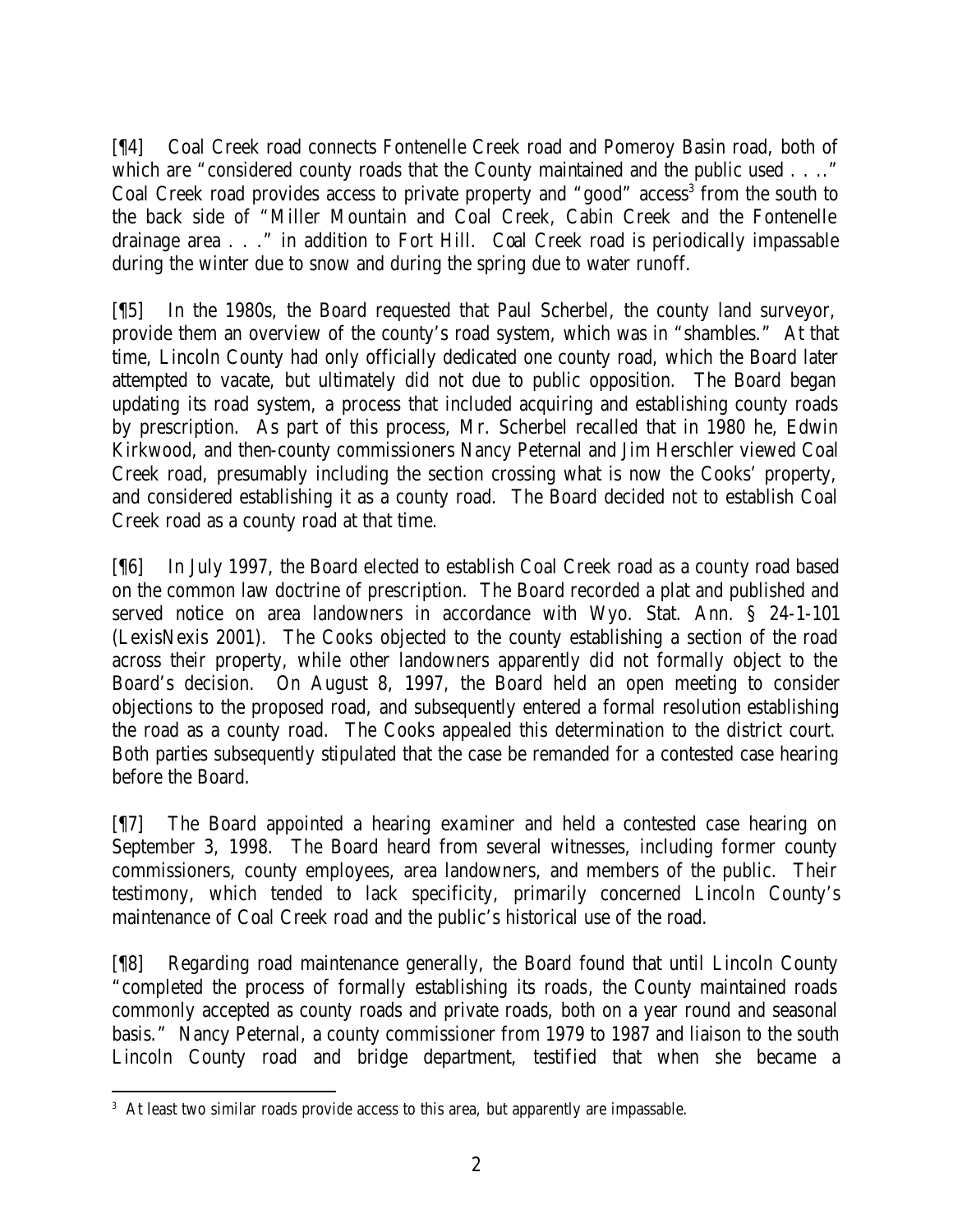commissioner, Lincoln County had been plowing ranch roads "for years" without a set schedule. In addition, there were certain county roads that were maintained during the season they were open (i.e., May to November), and other "noncounty" roads that were never graveled, but "plowed in the winter, considering it an emergency for a rancher to be able to get out or something." Regarding roads not considered to be county roads, the department "looked around to see if they could plow another road" when "they got caught up with their work . . .."

[¶9] Ms. Peternal recalled that in 1980 and thereafter, the Board discussed whether the county should continue maintaining private ranch roads, and in the mid-1980s, the Board decided that it would no longer maintain these roads. Edwin Kirkwood, county road and bridge department supervisor until 1988 and a thirty-four year employee of the department, testified:

> [I]n 1985 [the Board] start[ed] cutting out going into the ranch – all these ranch roads, and working on them. We used to blade them, build them, work on them, snow removal on them and they more or less stopped – started stopping that around 1985, and it went on down to, I guess, present to what they're doing now . . ..

Everett Cassidy, county commissioner from 1989 to 1992, testified that prior to 1989, the county had implemented an "understanding" with the road and bridge department that it would not maintain private roads, and stopped doing so.

[¶10] As to Coal Creek road specifically, Mr. Kirkwood recalled that in the 1950s, Continental Oil had drilling set "up in there somewhere and we, we would blade the road for them a few times," but not every year. Myles McGinnis, whose family owns land on Coal Creek road, also remembers the county making passes on Coal Creek road in the springtime during the 1950s or 1960s "when Ed Herschler was on the Commission" (the Herschlers owned property on Coal Creek road adjacent to what is now the Cooks' property).

[¶11] In the 1960s, the department put "some culverts" in the road, "in different places going through there." According to Mr. Kirkwood, the department would then blade the road once or twice per year, depending on the weather as "ranchers wanted, more or less, more blading to get through there." In the 1970s, the department bladed the road "on and off." However, at the time the county changed its maintenance policy regarding private ranch roads (in 1981, 1984, 1985 or 1986), the Board "started cutting off all this work on private roads throughout the county" because "[t]hey were starting to form their own county roads at that time," but also "more or less went back into certain other private work. It was hard to follow what the commissioners would do at that time." When asked if the continued maintenance of private roads "depended upon who was getting the most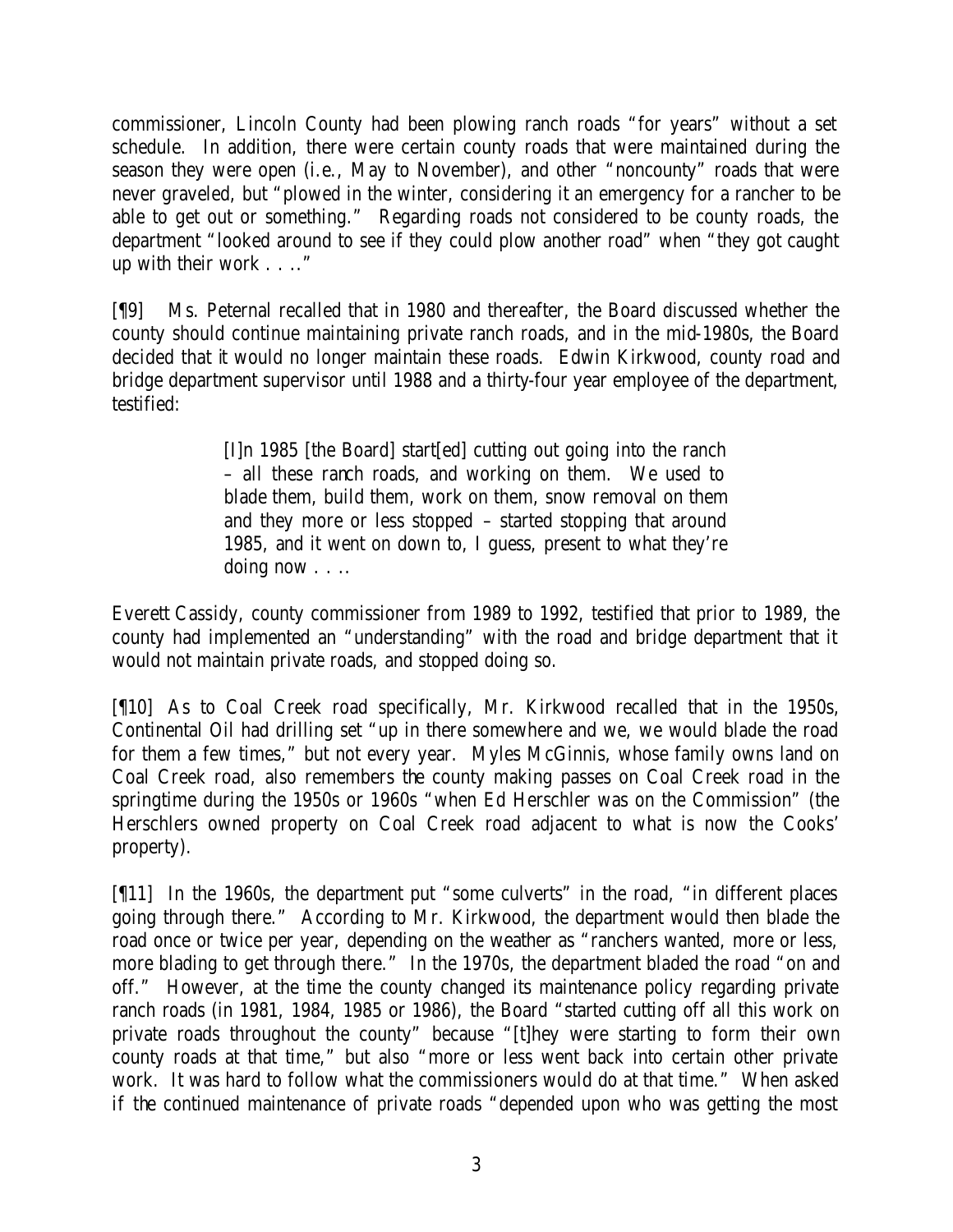requests from ranchers," Mr. Kirkwood replied that he "imagine[d] that's how you would say it, yes." Blading continued on Coal Creek road until 1986, but not thereafter, according to Mr. Kirkwood. He considered the road to be not "as private as going into a ranch," but "public" because "everybody was using it for some reason or another."

[¶12] The road and bridge department informed Ms. Peternal that the county "maintained" Coal Creek road at least once per year, but she did not personally observe this maintenance, could not recall when she was so informed, or who had provided the information. According to Ms. Peternal, Kemmerer Coal Company did not object to the maintenance.

[¶13] Rem Borino, a longtime county road and bridge department employee, testified that for five or six years prior to 1981, he would "blade" Coal Creek road each spring "[u]nless it got really tore up bad in a rainstorm or something like that. They'd call me back down" and he would "smooth it off." After 1981, he continued to blade the road until he retired from the department (he was "too glad to retire" and could not recall the date he retired). Mr. Borino did not blade Coal Creek road of his own accord, stating "[t]hey just asked me. And I says, Ask the Commissioners. The Commissioners tell me the next day, Go to the Kralls', go to a lot of places."

[¶14] Ron Cattelan, a county road and bridge department employee, testified that he began working for the county in 1979 as an equipment operator. Between 1981 and 1983 or 1984, Cattelan recalled blading Coal Creek road once, and "maybe once or twice a summer" or when "it would wash out a little." He also installed a pipe in a "seep" on what is now the Cooks' property, possibly prior to 1981. Mr. Cattelan thought the county quit maintaining the road in 1985 or 1986, but was not certain.

[¶15] Margaret Gergen, a county road and bridge department employee, testified that she first began working for the county in 1981 as an equipment operator. Between 1981 and 1988, she worked on "that road" "usually twice a year unless somebody called and needed something done." However, when asked what type of "work" she had done, Ms. Gergen described work performed on areas of Coal Creek road that did not cross the Cooks' property and stated that the last time she had "bladed" the road was 1988, and not thereafter because she "was not told to blade the road." To Ms. Gergen's knowledge, the primary reason she worked on the road was because "the ranchers would ask for it to be done."

[¶16] Corby McGinnis, whose family owns land adjacent to the Cooks' property, testified that her family bladed Coal Creek road in 1986 so that they could transport hay and additionally whenever the road washed out. They continued to blade the road when necessary to transport hay or "sometimes in the spring" to get equipment to their property.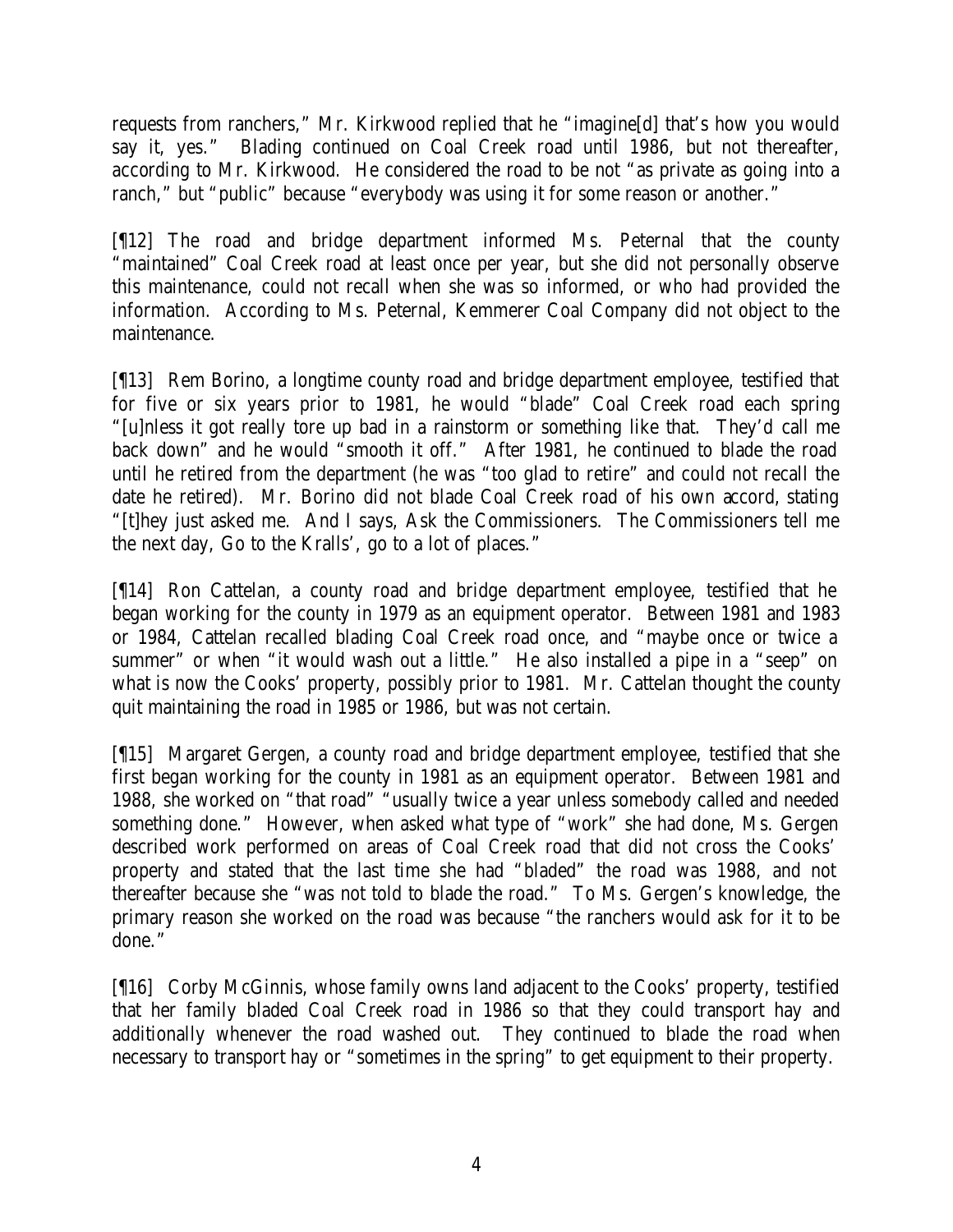[¶17] In the summer of 1981, the county road and bridge department installed a flatbed railroad car bridge where Coal Creek road crosses Fontenelle Creek on what is now the Cooks' property. The bridge was placed approximately fifty to one hundred twenty feet south of the original roadway, as there were "many tracks" where people had become stuck while attempting to cross the creek.

[¶18] Ms. Peternal testified that "some people up there" requested the bridge and the bridge was offered to the county "to put on that road" to provide access to ranchers because the people "using that road had – had great difficulty crossing it at times. And it seems to me it had to do with moving their cattle." She later stated that the bridge was also installed for the general public. It is not clear whether the county actually paid for the bridge. Mr. Kirkwood was aware that the property was owned by Kemmerer Coal Company, and did not recall asking permission to perform the work associated with installing the bridge. Ms. Peternal knew that the legal work necessary to establish Coal Creek road as a county road had not been performed, and did not determine, or ask anyone to determine, who owned the property prior to installing the bridge. She similarly did not recall Kemmerer Coal Company objecting to the bridge, but the Board did not ask permission to install it, nor did she recall Kemmerer Coal Company expressly granting the county permission to do so. She considered roads such as Coal Creek road "public roads" because "they were open to the general public."

[¶19] A prior board of commissioners had placed two bridges on private ranch property (interestingly, Peternal property) without the property owner's knowledge, but Ms. Peternal recalled seeing "something signed by the previous Commission saying that they had permission to do this." Calvin Barnes, a rancher who has lived north of Kemmerer since 1952, testified that pursuant to an agreement, the county also installed a bridge on his property knowing that it was private property and not a county road. The county apparently agreed to install the bridge on Barnes' property in exchange for access to a "shortcut" when transporting county equipment to LaBarge.

[¶20] According to Ms. Gergen, once the bridge was positioned, some roadwork was necessary to facilitate moving the department's equipment to the bridge site. The department also installed one culvert (not on the Cooks' property), extracted some road material from a corner that was straightened, built road approaches to the bridge (the area was marshy due to spring runoff and people had crossed Fontenelle Creek at multiple locations), and installed at least one culvert on each side of the bridge. Mr. Kirkwood also recalled that, at the time the bridge was installed, Coal Creek road had been widened a bit on property other than the section at issue in this appeal. He noted that the bridge increased the road's use by making the creek crossing passable and that in 1986 or 1987, the Herschler ranch, as opposed to the county, installed a new "deck" on the bridge.

[¶21] Several witnesses described the public's historical use of Coal Creek road. Ms. Gergen recalled first using Coal Creek road when she was "ten years old," and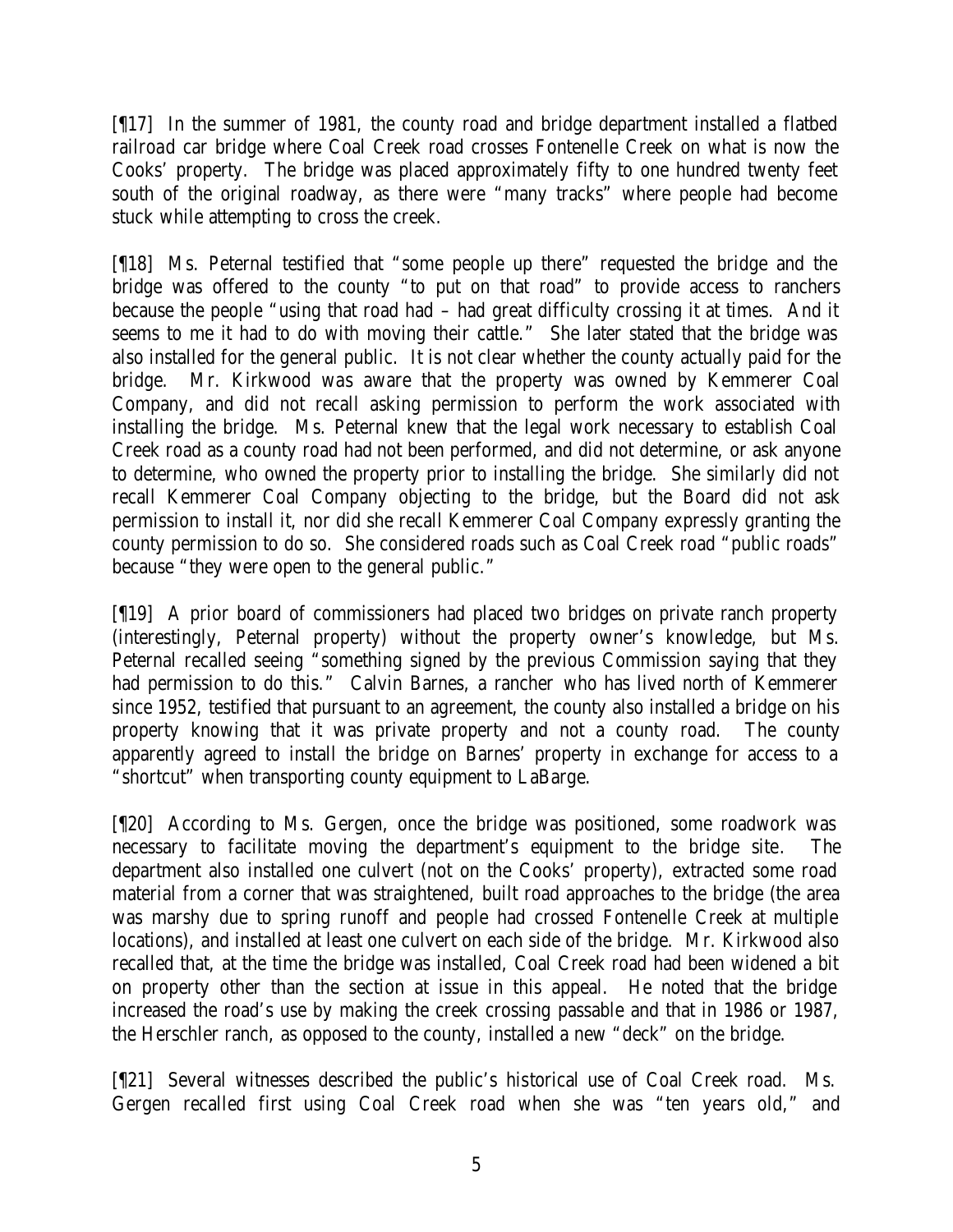periodically thereafter with her family to go camping, "chicken hunt[ing]" and "exploring." She still uses the road, presumably for the same purposes, and no one informed her that she could not use the road. Mr. Borino used Coal Creek road "every once in a while, hunting chickens or doing anything"<sup>4</sup> during hunting season, but had not used the road "for a long time." Similarly, no one denied him access to the road, and it was his understanding that the landowner was being "neighborly and accommodating" in allowing hunting on the property. Mr. Cattelan began using Coal Creek road about three times per year in 1976 for hunting, and continued to use the road after the bridge was installed. The property apparently was not posted with "no trespassing" or "no hunting" signs.

[¶22] Kent Connelly, Lincoln County search and rescue captain and former commander, testified that he first became aware of Coal Creek road in 1983 or 1984, and until 1997, used the road fifteen to twenty times per year (primarily in September and October) for hunting and search and rescue purposes. No one denied Mr. Connelly access to the property; however, he recalls "discussions" with P&M (he was jumping through "the hoops of going through private landowners to ask for access") regarding search and rescue's access to the property and stated that P&M gave him express permission to cross the property for such a purpose. He also recalled that approximately ten years prior to 1998, unspecified ranchers posted a no trespass sign "to keep people out of there," but it was "taken down later on."

[¶23] Sue Hunt, a local rancher, testified that her family has resided near Coal Creek road since 1886 and that she has resided there full time since 1976. She "thinks" that her family used the road since 1912 to transport cattle between their property and leased forest land. Ms. Hunt apparently still utilizes the road to transport cattle twice per week between May and November. She just "used" the road, without obtaining permission, and no one restricted her use of the road. At some point, she assumed that the property belonged to the Bureau of Land Management.

[¶24] Joe Krall, and his parents before him, owned a ranch adjacent to what is now the Cooks' property until the McGinnis family purchased it in 1987. He testified, without specific reference to time periods, that he used Coal Creek road when other roads were "too muddy" to get to town, and used the road to transport cattle to another ranch. He observed the county perform maintenance on the road, but could not recall when. He did not recall anyone excluding him from using the road. However, "whenever you wanted to build, you know, a portion of the road and it was better for the road to be there, Kemmerer Coal would just give you permission to – and the county permission to do it." He changed a section of the road through his property, "through P&M" and around a hill (apparently not the road's historical location). According to Mr. Krall, P&M "thought if you put the

 4 Much to the Board's dismay, Mr. Borino would not reveal the "good" chicken hunting locations.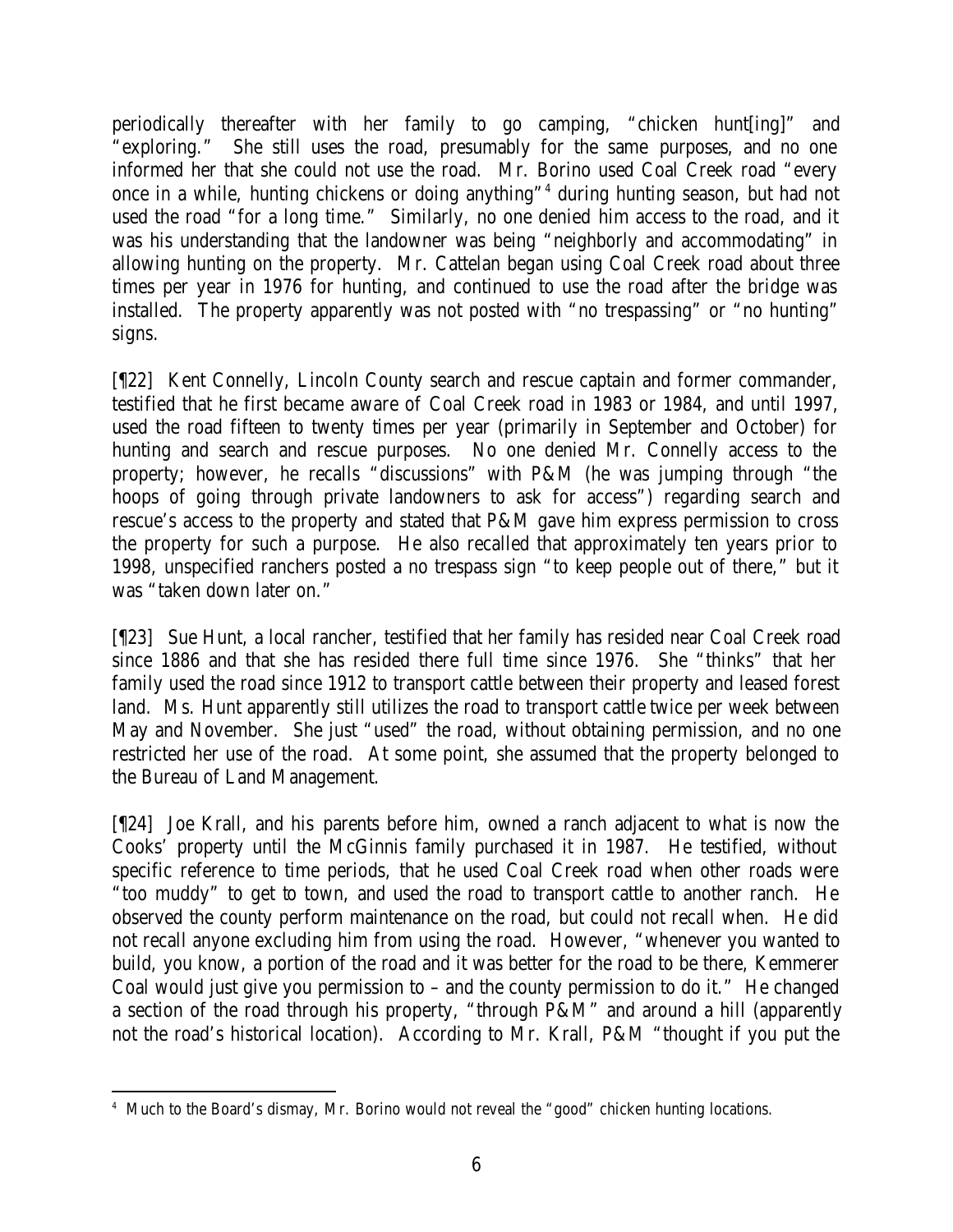road in a better position and if they happened to move their industry up there, it would be better for them, too, to have an improved road."

[¶25] Myles McGinnis, whose family purchased Mr. Krall's property in 1987, is a fortynine-year resident of Fontenelle Creek road. He has used Coal Creek road all "his life" for ranch purposes relative to his Fontenelle Creek property, leased property adjacent to what is now the Cooks' property, and the property his family purchased from Mr. Krall. He and his family still use the road in caring for their cattle, irrigating, and summer "back and forth" travel. No one has restricted Myles McGinnis' access to the road. He recalled having a "gentleman's agreement" with one of P&M's lessees that allowed McGinnis to cross the property—"the access was there." According to McGinnis, in order to be "neighborly and accommodating," one allows other ranchers to cross one's property if necessary "once a historic pattern has been set."

[¶26] John Povsche, a seventy-two-year-old retired welder, testified that he grew up just south of the disputed section of road, and was aware of its existence at age ten. He uses Coal Creek road every fall to retrieve wood. His father leased some nearby property from Kemmerer Coal Company, no one ever told him not to use the road (even after this lease expired), and he never had to ask permission to use the road.

[¶27] Ron Lockwood, a wildlife biologist for the State of Wyoming, testified that Coal Creek road is the "main access" from the south for all the hunted species in the Miller Mountain/Fort Hill area, and he has observed "mushroom collectors, recreationalists, antler collectors" and bear hunters use the road. Mr. Lockwood uses the road "[p]retty regularly" in the fall during elk and antelope season.

[¶28] Steven Ellinwood, senior counsel for P&M and its corporate representative for purposes of the contested case hearing, testified that P&M manages and operates several mineral properties (primarily coal-related) for Chevron USA in Lincoln County. Much of this property is considered "open range," some of which P&M leases to area ranchers. P&M restricts public access at its active mine locations for "safety" reasons, but for "open range" property, including what is now the Cooks' property, the company's policy was to "allow permissive lawful public use." "It was permissive use, primarily for the ranchers in the local area;" a "course of dealing" among area property owners to facilitate each other's use of the land, including "old trails that are used by ranchers and the public to access the various public lands and adjoining private tracts of land," and once P&M became a property owner, it "followed that practice in the area."

[¶29] When asked if he was aware that the road had "been bladed on an annual basis by a road grader," he replied that he was not, but was aware a bridge had been placed on the property. However, based on his discussions with land department personnel, the mine manager and mine personnel, and his review of company land records, "the management at the Kemmerer mine, during the period of their ownership with that tract, was aware of . . .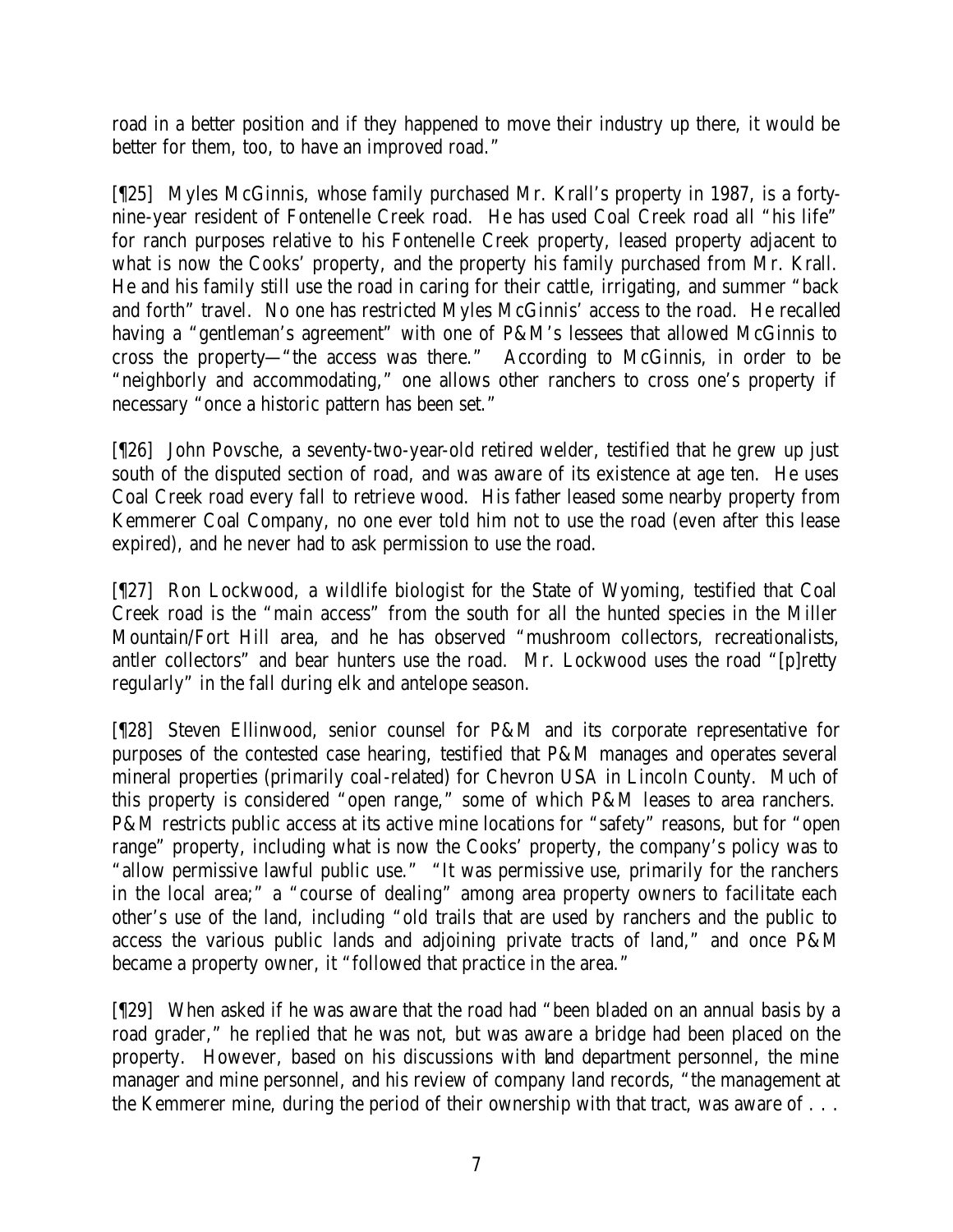what was taking place in that area" and "regarded that to be a permissive use of that roadway." Mr. Ellinwood further testified that P&M regarded the "bridge across that portion of land that was owned by P&M to be a permissive use."<sup>5</sup>

[¶30] According to Mr. Ellinwood, P&M controls approximately 22,000 acres of open range and forest land in the area, which contains access routes to public land and adjoining private land "where permissive use is currently allowed." If prescriptive rights were enforced across this property, it would necessitate posting or fencing the area to ensure that

 <sup>5</sup> This aspect of Mr. Ellinwood's testimony began as follows:

> Q. [BY DEPUTY COUNTY ATTORNEY] Mr. Ellinwood, as far as the other aspect of it – we've covered the permissive aspect of placing a bridge on P&M property. Would you consider the placement of a bridge and annual blading of a road to be lawful public use of P&M property?

> > A. No, not necessarily.

When asked by counsel for the Cooks to explain this answer, Mr. Ellinwood, who testified by telephone, replied as follows:

> A. Well, I think every – every – actually, I'm frankly not sure what the question was, because you were cutting out. But if I understood the question right, you asked me whether I would regard the blading of the road and the placing of a bridge to be lawful public use. And I said, Not necessarily. Is that a correct summary of the question and answer?

> > Q. It is.

A. And you want me to explain my answer?

Q. Yes, sir.

A. Well, let me explain it in the context of the particular tract in question. Those were the facts that were – were obtained during the period of P&M's ownership. And P&M regarded the Larry Cook tract and the Fontenelle Road and bridge across that portion of land that was owned by P&M to be a permissive use.

Q. But it may not be under some other circumstances; is that fair?

A. I'd say that's fair.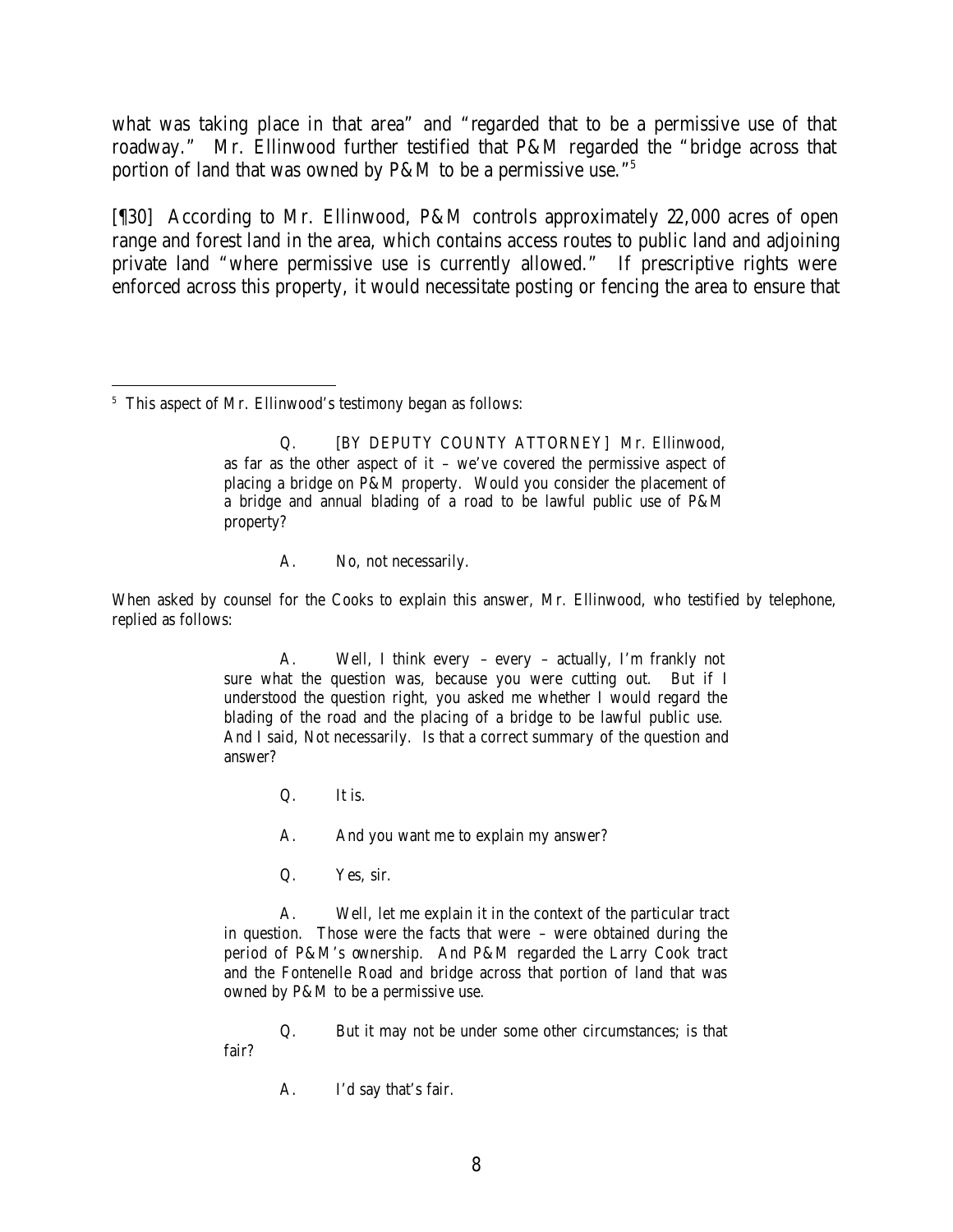the public is not allowed access without first obtaining express permission. $6$  Nancy Peternal acknowledged that during her tenure on the Board, it was "pretty well known" to her, the Board and the "community at large" that Kemmerer Coal Company allowed public access to its "thousands of acres of property with the exception of the mine itself."

[¶31] The Board entered detailed factual and legal findings in its February 3, 1999, Order Establishing Little Coal Creek Access Road Number 12-344 Across the Property of Lawrence L. Cook and Christy Cook. The Board concluded that the evidence satisfied the statutory and legal requirements for establishing, by prescription, Coal Creek road as a county road across the Cooks' property, primarily because the property's prior owners had not expressly granted permission for the public's use of the road or the county's maintenance of the road, and had not otherwise restricted access to the road.

[¶32] The district court reversed the Board's determination due to the "abundance of supporting evidence demonstrating permissive use," and this appeal followed.

# **STANDARD OF REVIEW**

[¶33] Wyo. Stat. Ann. § 24-1-101(b) provides that the "proceedings on appeal shall be governed by the Wyoming Administrative Procedure Act." Therefore, we accord no special deference to the district court's decision and will consider the case as if it came directly from the agency. *In re Jensen*, 2001 WY 51, ¶ 9, 24 P.3d 1133, 1136 (Wyo. 2001). Our review is limited to a determination of the factors specified in Wyo. Stat. Ann. § 16-3-114(c) (LexisNexis 2001). The reviewing court shall:

> (ii) Hold unlawful and set aside agency action, findings and conclusions found to be:

> > (A) Arbitrary, capricious, an abuse of discretion or otherwise not in accordance with law;

> > > \* \* \*

(E) Unsupported by substantial evidence in a case reviewed on the record of an agency hearing provided by statute.

Wyo. Stat. Ann. § 16-3-114(c).

 <sup>6</sup> A land agent for Pacificorp testified that it has a policy similar to that of P&M's regarding its "good deal" of property in south Lincoln County, and echoed the potential implications of enforcing prescriptive rights across its property based on the circumstances of this case.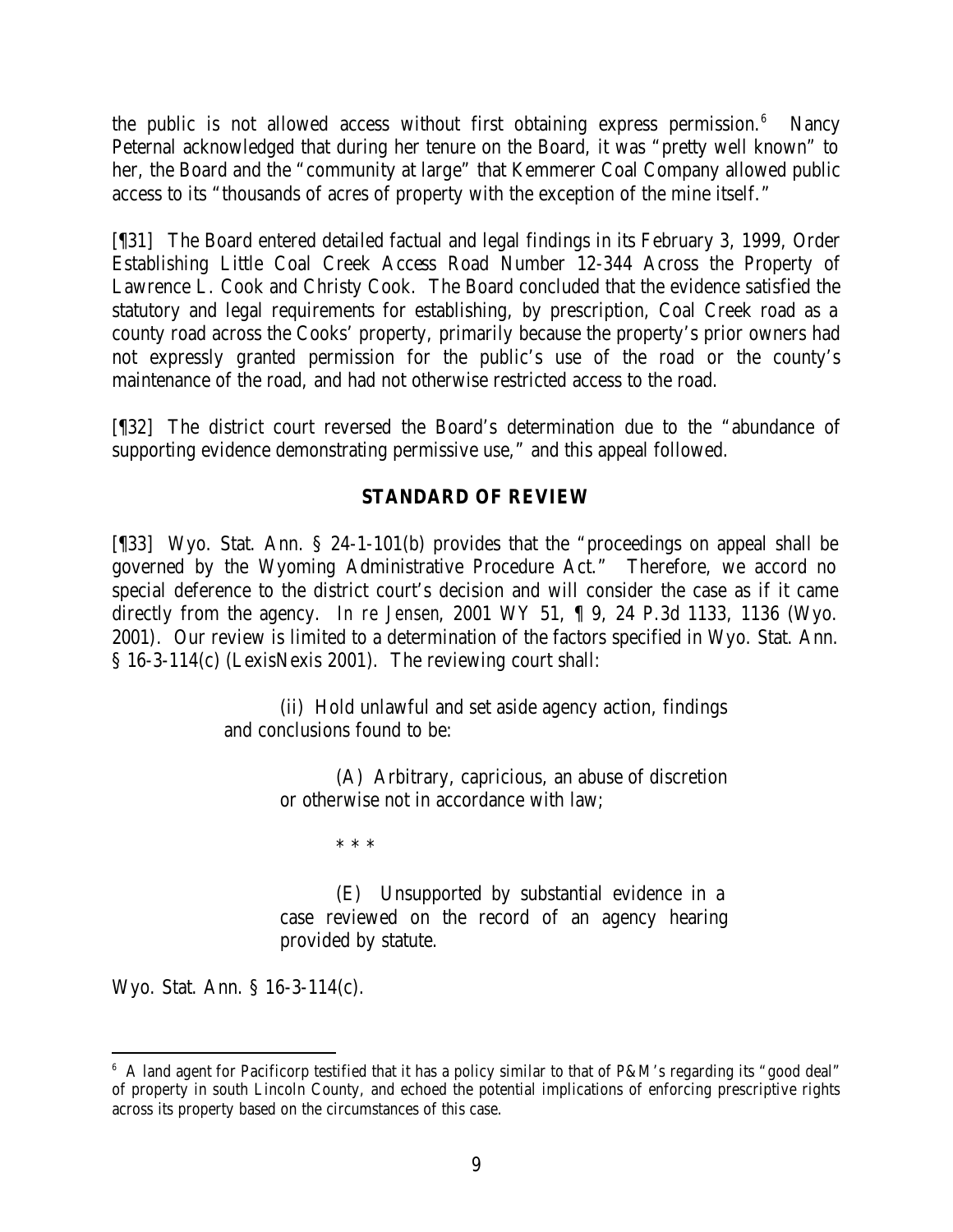[¶34] The interpretation and correct application of Wyoming statutes are a question of law over which our review authority is plenary. *In re Jensen*, 2001 WY 51, ¶ 10, 24 P.3d at 1136. We affirm an administrative agency's conclusions of law only if they are in accord with the law. We do not afford any deference to the agency's determination, and we will correct any error made by the agency in either interpreting or applying the law. *Id.*

[¶35] In reviewing findings of fact, we examine the entire record to determine whether there is substantial evidence to support an agency's findings. *Id.* If the agency's decision is supported by substantial evidence, we cannot properly substitute our judgment for that of the agency and must uphold the findings on appeal. Substantial evidence is relevant evidence which a reasonable mind might accept in support of the agency's conclusion, so long as there is more than a scintilla of evidence. *Id.* Findings of fact are supported by substantial evidence if, from the evidence preserved in the record, the reviewing court can discern a rational premise for those findings. *World Mart, Inc. v. Ditsch*, 855 P.2d 1228, 1236 (Wyo. 1993) (*quoting Mekss v. Wyoming Girls' School, State of Wyoming*, 813 P.2d 185, 200 (Wyo. 1991), *cert. denied*, 502 U.S. 1032 (1992)).

# **DISCUSSION**

[¶36] The Board argues that, based on the text of Wyo. Stat. Ann. § 24-1-101 and our decisions in *Steplock v. Board of County Com'rs for Johnson County*, 894 P.2d 599 (Wyo. 1995); *Koontz v. Town of Superior*, 746 P.2d 1264 (Wyo. 1987); and *Big Horn County Com'rs v. Hinckley*, 593 P.2d 573 (Wyo. 1979), a claimant seeking to establish a public easement by prescription should have a different or lesser burden than a claimant seeking to establish a private easement by prescription. The Board also contends that substantial evidence supports its findings in establishing a county road, by prescription, across the Cooks' property. According to the Board, Lincoln County's maintenance of Coal Creek road rebuts any presumption of permissive use, mere silence or acquiescence by the property's owners under these circumstances is insufficient to create an inference or presumption of permissive use, and the Cooks failed to demonstrate that their predecessors expressly permitted the public's historical use, or Lincoln County's maintenance, of Coal Creek road.

### **WYO. STAT. ANN. § 24-1-101 AND THE COMMON LAW**

[¶37] Wyo. Stat. Ann. § 24-1-101 provides:

(a) On and after January 1, 1924, all roads within this state shall be highways, which have been or may be declared by law to be state or county highways. It shall be the duty of the several boards of county commissioners, within their respective counties, prior to said date, to determine what, if any, such roads now or heretofore traveled but not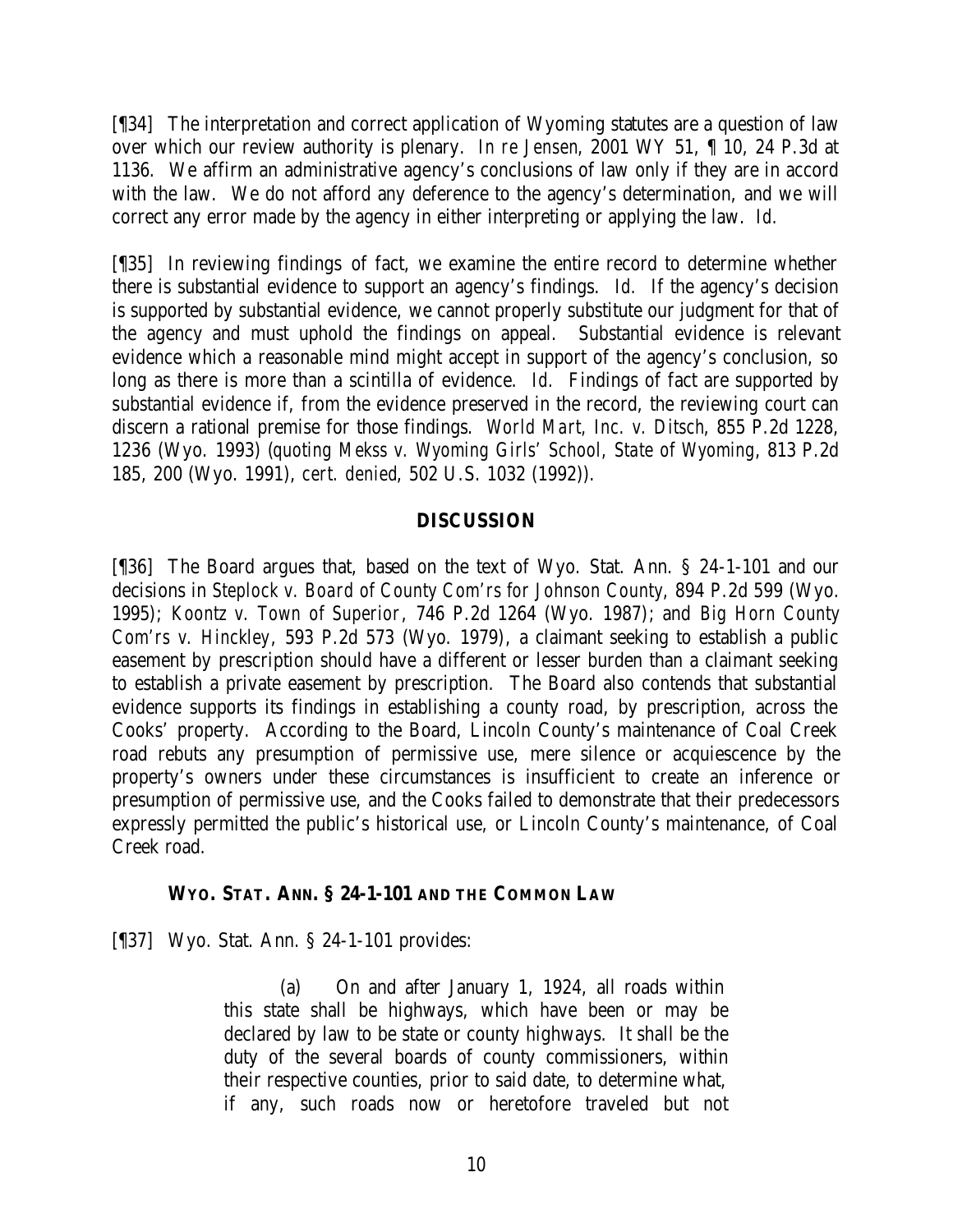heretofore officially established and recorded, are necessary or important for the public use as permanent roads, and to cause such roads to be recorded, or if need be laid out, established and recorded, and all roads recorded as aforesaid, shall be highways. No other roads shall be highways unless and until lawfully established as such by official authority. *Except, nothing contained herein shall be construed as preventing the creation or establishment of a public highway right-of-way with reference to state and county highways under the common-law doctrines of adverse possession or prescription either prior to or subsequent to the enactment hereof*. If any such board shall resolve the creation or establishment of a public highway right-of-way based upon the common-law doctrines of adverse possession or prescription, it shall, following the filing of a plat and accurate survey required in accordance with the terms and provisions of W.S. 24-3-109, proceed with the publication of the proposed road for three (3) successive weeks in three (3) successive issues of some official newspaper published in the county \* \* \*.

\* \* \*

(b) The county commissioners shall cause a copy of the above notice to be mailed by registered or certified mail to all persons owning lands or claiming any interest in any lands over or across which the road is proposed to be created or established. The publication, posting and mailings of such notice shall be a legal and sufficient notice to all persons owning lands or claiming any interest in lands over which the proposed road is to be created or established. No viewers or appraisers shall be appointed, nor shall any damage claims be considered or heard, and *the sole objections to be heard by the board shall be directed against the creation or establishment of such right-of-way under the common-law doctrines of adverse possession or prescription*. Any objector may appeal from the final decision of the board of the county commissioners to the district court of the county in which the land is situated.  $***$ 

\* \* \*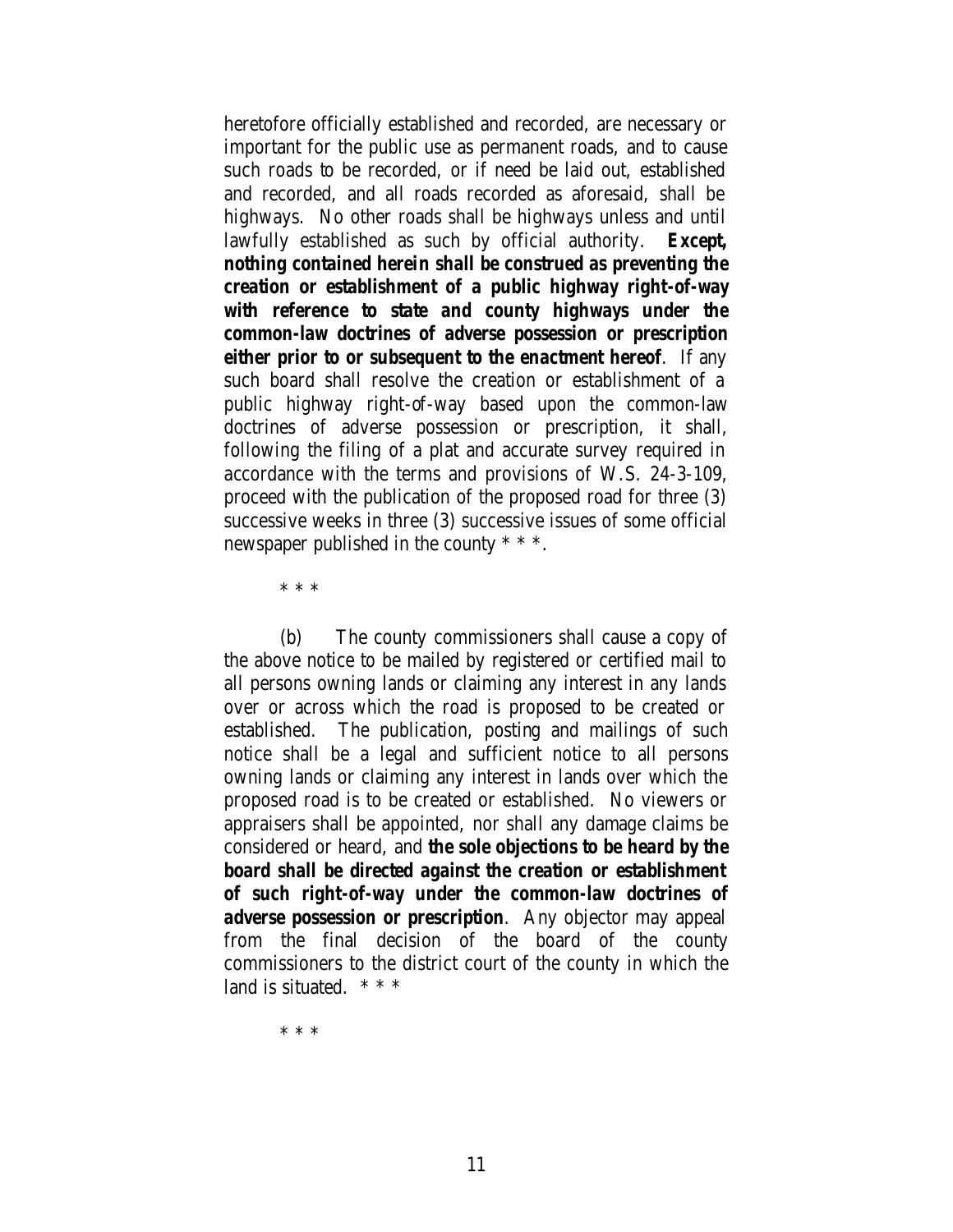(d) *Only that portion of county highways, not to exceed sixty-six (66) feet in width,[7] which was actually constructed or substantially maintained by the county and traveled and used by the general public for a period of ten (10) years or longer, either prior to or subsequent to the enactment hereof, shall be presumed to be public highways lawfully established as such by official authority*.

(Emphasis added.)

[¶38] The statute sets forth both procedural and substantive requirements a county must satisfy to establish a county road by prescription. *Steplock*, 894 P.2d at 604-06. In support of the district court's decision to reverse the Board, the Cooks do not contend that the Board's findings as to the requisite notice, recorded plat, or the procedures used by the Board in this case are deficient. The statute's "substantive requirement" is incorporated "by alluding to the common-law doctrines of adverse possession or prescription." *Id.* at 605. "This feature was added to the statute in 1967 by express grant of authority to counties to establish such roads. In expressly referring to the common-law doctrines, the statute incorporates the prior decisions of this court." *Id.* The statute, and our prior decisions, demand that "an action to take property from private owners without compensation must be accomplished with strict adherence to the statutory requirements for the proceeding." *Id.* at 606.

[¶39] At common law, one must show adverse use, under color of title or claim of right, such as to put the owner of the servient estate on notice that an adverse right was being claimed, and that the adverse use was continuous and uninterrupted for ten years. *A.B. Cattle Co. v. Forgey Ranches, Inc.*, 943 P.2d 1184, 1188 (Wyo. 1997); *Prazma v. Kaehne*, 768 P.2d 586, 589 (Wyo. 1989); *Koontz*, 746 P.2d at 1268. The party claiming an easement has the burden of proof, and such a claim is not favored. *Prazma*, 768 P.2d at 589.

[¶40] Adverse or hostile use is use inconsistent with the owner's rights, without permission asked or given, such as would entitle the owner to a cause of action against the intruder. *Koontz*, 746 P.2d at 1268 (*quoting* 7 R. Powell and P. Rohan, *Powell on Real Property* § 1013[2] at 91-18 (1987)). The claimant must demonstrate how its actions would give notice to the landowner of the adverse use and adverse nature of his claim. *Prazma*, 768 P.2d at 589. Use "by permission or sufferance" cannot ripen into title, "no matter how long continued." *Board of County Com'rs of Sheridan County v. Patrick*, 18

 7 The Board found that the "width of the roadway through the [Cooks'] property is the area actually maintained by the County which is generally thirty (30) feet in width but does not exceed sixty-six (66) feet in width." In support of the district court's decision to reverse the Board, the Cooks do not contest the width of the road as established by the Board, which is also indicated on the recorded plat.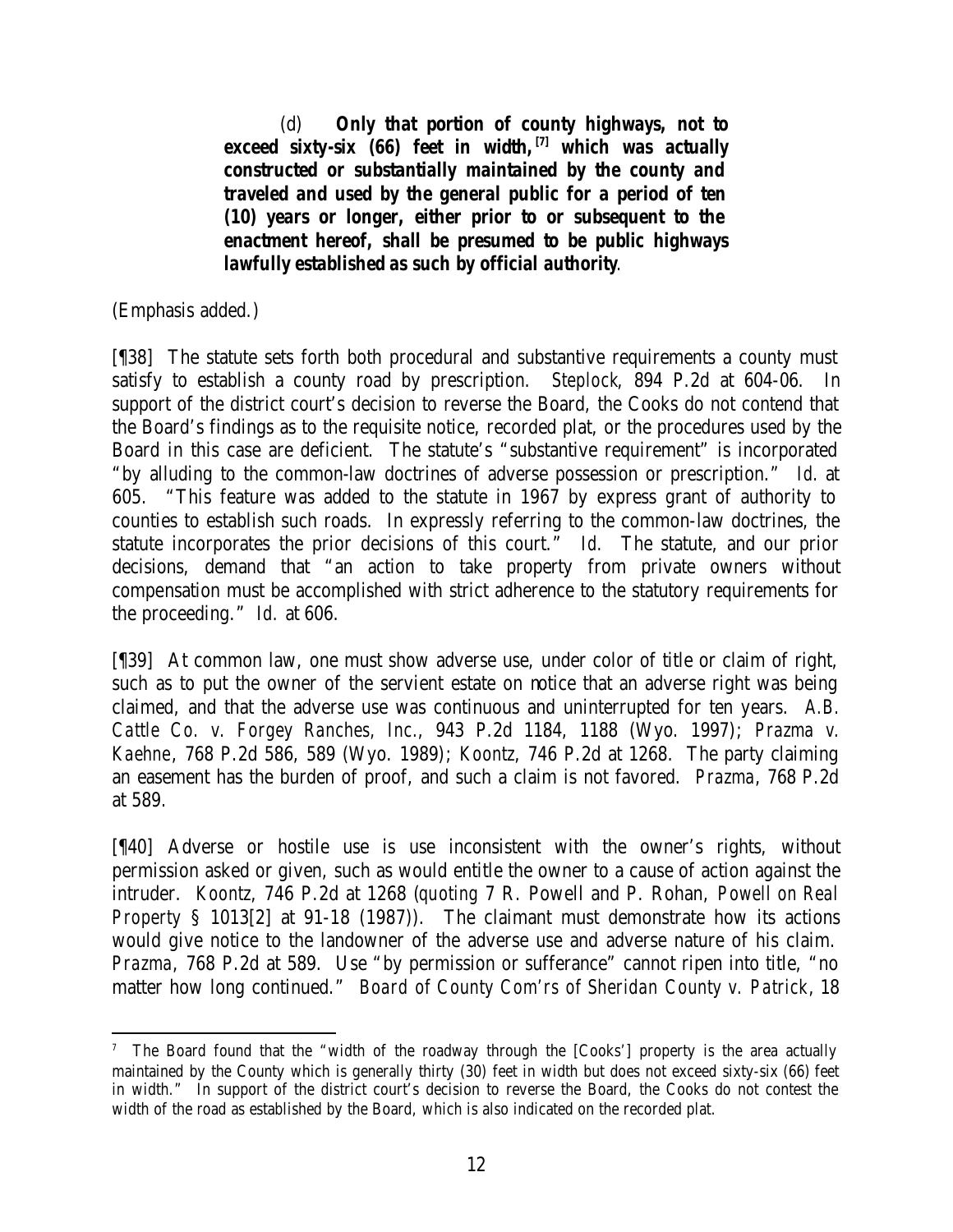Wyo. 130, 104 P. 531, 532-33 (1909); *see Koontz*, 746 P.2d at 1268. However, a property owner's failure to interrupt or object to the public use of his property for the statutorily prescribed period cannot be equated with permissive use. *Koontz*, 746 P.2d at 1268.

[¶41] Open, notorious, and continuous use is not sufficient, in and of itself, to justify granting a prescriptive easement; the use still must be adverse. *Weiss v. Pedersen*, 933 P.2d 495, 501 (Wyo. 1997) (*quoting Shumway v. Tom Sanford, Inc.*, 637 P.2d 666, 670 (Wyo. 1981)); *A.B. Cattle Co.*, 943 P.2d at 1189. In the instant case, it is use by the public, coupled with maintenance by the county, that "gives rise to the right to establish a county road by prescription" under the statute; in other words, "'in addition to the use of a road by the public, the assumption of control and jurisdiction over it by the board of county commissioners for the statutory period of limitation'" must be demonstrated. *Steplock*, 894 P.2d at 605, 606 (*quoting Patrick*, 104 P. at 750). Maintenance by the county is necessary to show a "claim of right in the public," the extent of which need only be "as much as may be necessary to keep the road in substantial repair or to put it in condition for public travel." *Koontz*, 746 P.2d at 1269. However, the road is not established "until the county commissioners formalize their actions in accordance with the statute" and make "'manifest the county's purpose to acquire the lands involved.'" *Hinckley*, 593 P.2d at 579 (*quoting Rocky Mountain Sheep Co. v. Board of County Com'rs of Carbon County*, 73 Wyo. 11, 269 P.2d 314, 319 (1954)).

# **EVIDENTIARY PRESUMPTIONS**

[¶42] The Board argues that our prior decisions distinguish between public and private prescriptive easements and that the statute's text, combined with our decisions regarding claimed public prescriptive easements, create a lighter burden for public prescriptive easement claimants, as well as an evidentiary presumption that the claimant's use is adverse. The Board cites to Wyo. Stat. Ann. § 24-1-101(d) ("[o]nly that portion of county highways . . . actually constructed or substantially maintained by the county and travelled and used by the general public for . . . [ten years] . . . shall be presumed to be public highways lawfully established as such by official authority") and language in *Hinckley*, 593 P.2d at 580, that "in order to establish a public road by prescription, a county need only meet the requirements set forth in § 24-1 [the statute's prior number] . . .." Next, the Board quotes our discussion in *Steplock*, 894 P.2d at 605 (*quoting Patrick*, 104 P. at 750) regarding the "substantive" aspect of Wyo. Stat. Ann. § 24-1-101, namely that it "'should be shown, in addition to the use of a road by the public, the assumption of control and jurisdiction over it by the board . . .'" and that it is "[u]se by the public, coupled with maintenance by the county, [that] gives rise to the right to establish a county road by prescription . . .." Finally, the Board points to language in *Koontz*, 746 P.2d at 1268, that a property owner's failure to "interrupt or object to the public use" of the road "cannot be equated to permissive use" and that if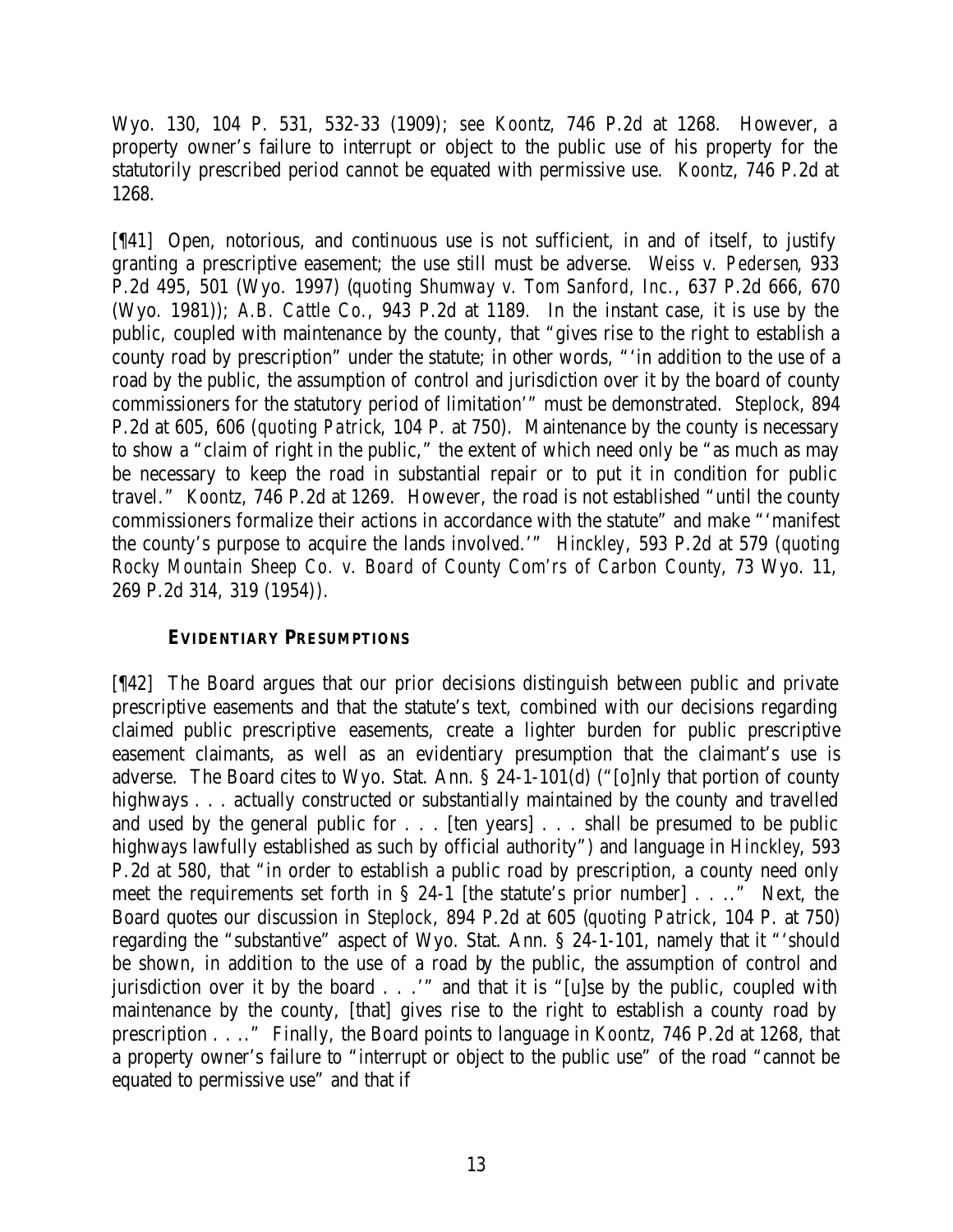the private landowner establishes through competent evidence that the public's use is merely permissive, the question of supervision, control or maintenance is irrelevant. If the landowner fails to establish permissive use, he is still entitled to a presumption of permissive use *unless* the public authority establishes that it has assumed supervision or control of the road or has kept it in repair.

(Emphasis in original.)

[¶43] The authority cited by the Board does not convince us that a public claimant bears any lighter burden than a private claimant *per se*. In a case originating under Wyo. Stat. Ann. § 24-1-101, we stated that, by "expressly referring to the common-law doctrines, the statute incorporates the prior decisions of this court." *Steplock*, 894 P.2d at 605. Accordingly, neither the statutory text, nor the language cited from *Koontz* and *Steplock*, undermine this statement or qualify our prior decisions based on the common law. A county's construction or maintenance of a road is certainly evidence of its control and jurisdiction of the road, which is necessary, no matter what analytical framework is utilized in evaluating the evidence, to demonstrate that its use is adverse and under a "claim of right in the public." The Board's reliance on the additional sentence in *Hinckley* ("a county need only meet the requirements set forth in § 24-1") is misplaced, as that sentence concluded a discussion of whether a public claimant must, in addition to the requirements of Wyo. Stat. Ann. § 24-1-101, also pay damages for a prescriptive easement pursuant to the condemnation statutes. *Hinckley*, 593 P.2d at 580. We held that a public claimant need only satisfy the requirements of what is now Wyo. Stat. Ann. § 24-1-101, and not those set forth in the condemnation statutes. *Hinckley*, 593 P.2d at 580.

[¶44] Considerable argument is devoted to the application of presumptions in evaluating the evidence adduced at the contested case hearing, which coincides with the Board's argument that a public claimant bears a lighter burden of proof. Our prior decisions refer to or apply several such presumptions. "The land in question being unimproved and unenclosed prairie land until some public authority, acting within its proper sphere, assumed supervision or control of the road or kept it in repair, the use of it by the public will be deemed to have been permissive by the owner." *Patrick*, 104 P. at 532. The Board utilized this presumption in evaluating the evidence it received in this case.

[¶45] In *Koontz*, 746 P.2d at 1268, which involved a claimed public prescriptive easement (though not pursuant to Wyo. Stat. Ann. § 24-1-101), we applied the following principles in reviewing the record. Public use of a road will be deemed permissive unless a public authority has assumed supervision and control of the road or has kept it in repair. *Koontz*, 746 P.2d at 1268. If the landowner establishes that the public's use is merely permissive, the question of supervision, control or maintenance is irrelevant because a prescriptive easement cannot be acquired if the use is permissive. *Id.* If permissive use is not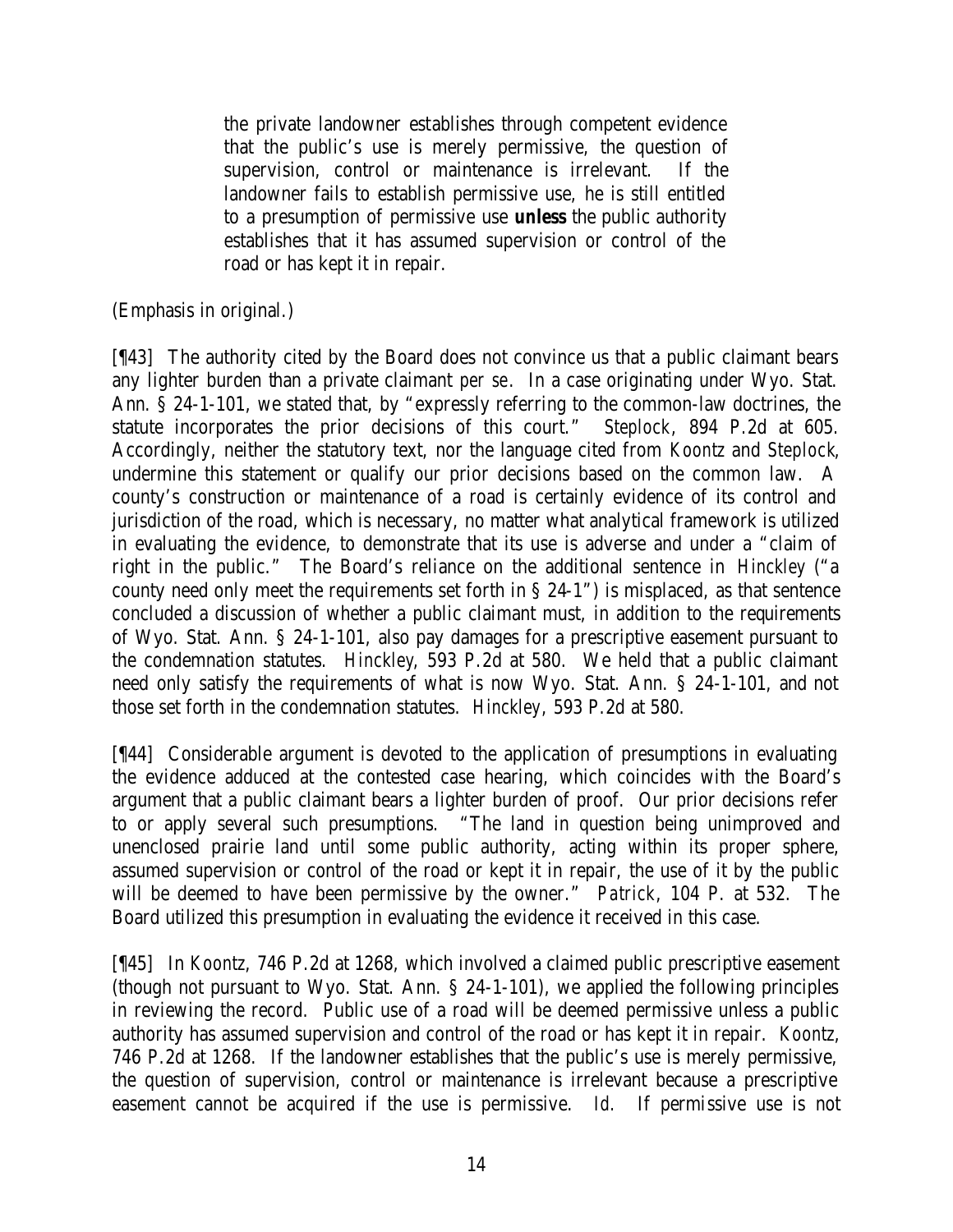established, the landowner is still entitled to a presumption of permissive use unless the public authority establishes that it has assumed supervision or control of the road or has kept it in repair. *Id.* The Board similarly referred to these principles in its legal findings.

[¶46] In cases involving a claimed private easement by prescription, we have said that a

"landowner claiming an easement by prescription in an unimproved road crossing the lands of his neighbor must assume the burden of establishing that his intention to make a hostile use of the road adverse to the interests of his neighbor was brought home to the neighbor in a clear and unequivocal way. His subjective intent will not be considered material, and while it is likely true that a manifestation of his hostile and adverse intent will result in revocation of permission to use the road across the neighbor's land, this is the best posture for the law to assume in the State of Wyoming. The claimant cannot rely upon a presumption [of hostile and adverse use] arising out of the open, notorious, continuous and uninterrupted use for the prescriptive period, but in the absence of more that use will be presumed to have been with permission. To rebut this presumption the claimant must introduce evidence of the facts which demonstrate the manner in which the hostile and adverse nature of his use was brought home to the owner of the adjacent land."

*A.B. Cattle Co.*, 943 P.2d at 1188 (*quoting Weiss*, 933 P.2d at 501). This concept stems from the fact that "neighborliness and accommodation to the needs of a neighbor are landmarks of our western life-style." *A.B. Cattle Co.*, 943 P.2d at 1189. The Board decided not to apply this presumption in evaluating the evidence before it.

[¶47] The authority cited by the Board does not necessarily establish an evidentiary presumption of adverse use in favor of the claimant in this case, except that, as in most cases, once a claimant produces *sufficient* evidence to establish a *prima facie* case, the burden then shifts to the opposing party. *Hillard v. Marshall*, 888 P.2d 1255, 1260 (Wyo. 1995); *Shumway*, 637 P.2d at 669-70. We note that in *Hinckley*, 593 P.2d at 579, 580, a case originating under a prior version of Wyo. Stat. Ann. § 24-1-101, we first cited to decisions requiring that a public claimant take formal, official action in order to establish a prescriptive easement, and stated the following regarding what is now Wyo. Stat. Ann. §  $24 - 1 - 101(d)$ :

> *After* these cases were decided, the legislature enacted legislation creating a *presumption of official establishment* of state highways where there was public use for the prescribed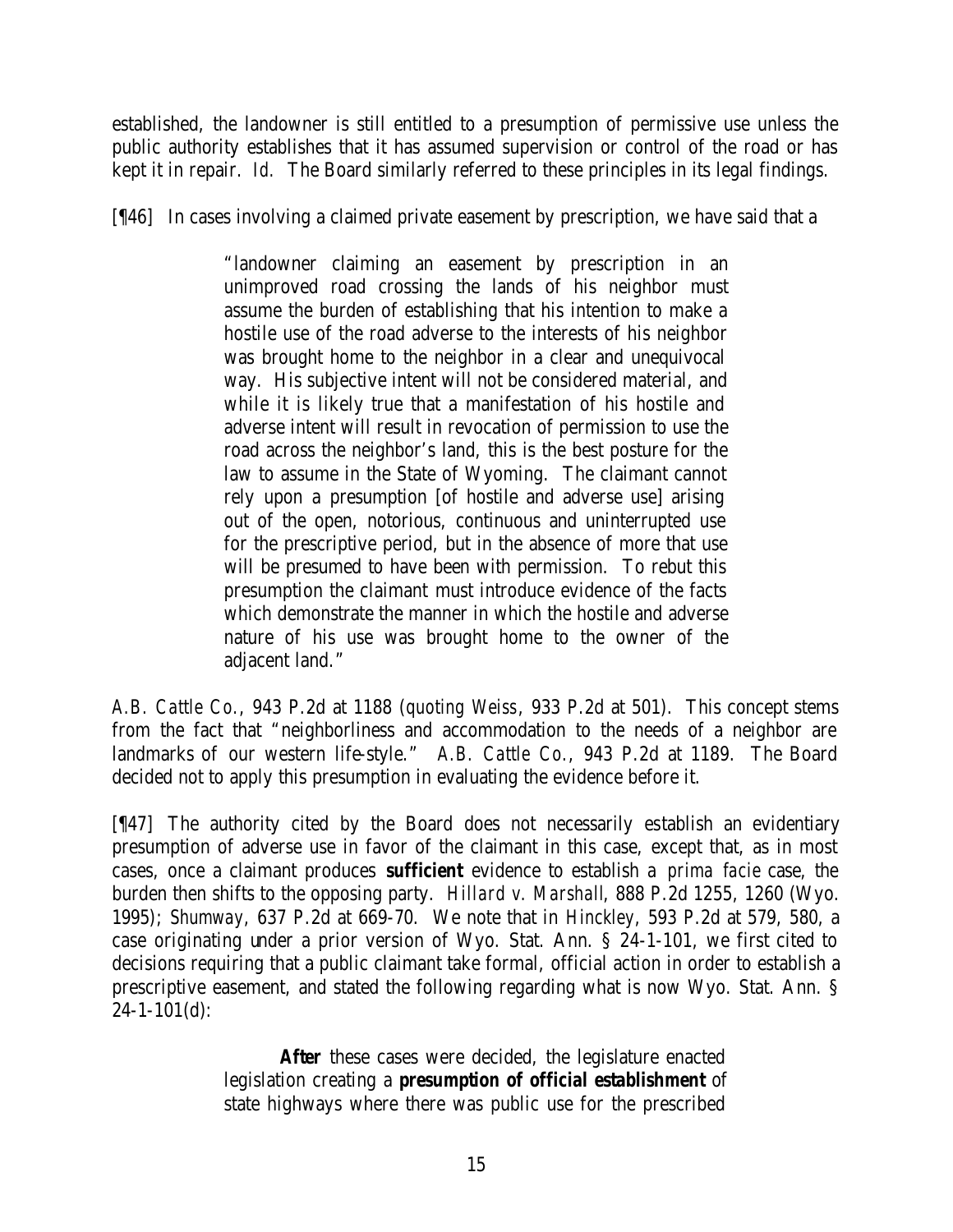period. This presumption of official establishment was subsequently extended to county highways, and then, in 1973, specific procedures were established to govern a county's acquisition of a road by prescription.

The 1973 amendments are consistent with our previous holdings that a county must take official action–including a declaration of purpose to acquire the lands and the filing of a survey plat of the proposed roads–before it can acquire a road by prescription.

(Emphasis in original.) Further, a presumption of adverse use does not

"arise where the user is shown to be permissive in its inception, or where it is not shown to have continued for the prescriptive period; *nor, in the absence of some decisive act indicating separate and exclusive use, does it arise where the user is not inconsistent with the rights of the owner, as, for instance, where the user is in connection with that of the owner or the public or is claimed with respect to unoccupied, uninclosed, and unimproved lands, the use in such cases being presumed to be permissive and in subordination to the owner's title*."

*Shumway*, 637 P.2d at 669 (*quoting* 28 C.J.S. *Easements* § 68 at 736-37 (1941)) (emphasis in original). In this regard, we also stated in a case involving a private claimant, the following:

> The appellants argue that, under *Shumway v. Tom Sanford, Inc.*, 637 P.2d 666 (Wyo.1981), they are entitled to a presumption that their use of the roadway was adverse. The appellants misread the *Shumway* case. In that case, this Court recognized that our prior decisions were inconsistent with regard to whether, in establishing prescriptive easements, a presumption existed that the use was hostile or a presumption existed that the use was permissive. 637 P.2d at 669.

*Weiss*, 933 P.2d at 501. The opinion went on to say that we "resolved that inconsistency" in *Shumway*, quoting the previously-referenced excerpt regarding the presumption arising from "neighborliness" (*Shumway*, 637 P.2d at 670). *Weiss*, 933 P.2d at 501. Similarly, it "must be further remembered that prescriptive easements are not favored in law, and thus entry into another's possession is presumed to have been with the landowner's permission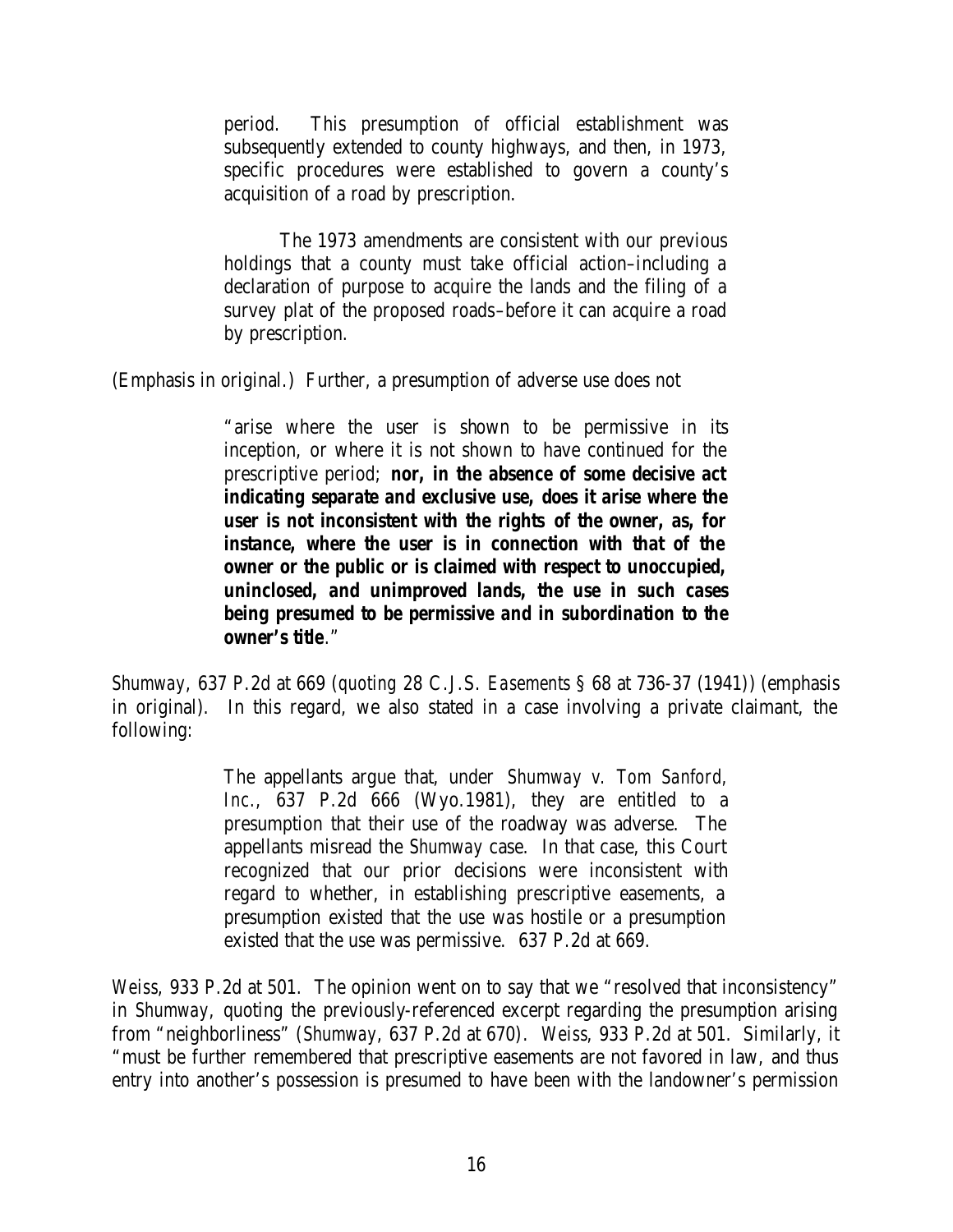absent evidence of a hostile entry." *Caribou Four Corners, Inc. v. Chapple-Hawkes, Inc.*, 643 P.2d 468, 471 (Wyo. 1982).

# **SUFFICIENCY OF THE EVIDENCE**

[¶48] It is quite easy to become lost in the "trees" of presumptions and shifting burdens of proof, and lose sight of the "forest"—the sufficiency of the evidence as to whether the claimant's use was adverse or permissive. A presumption is merely a "required conclusion in the absence of explanation." *Hillard*, 888 P.2d at 1259. Reliance on a particular presumption does not change or heighten the standard of proof; a presumption shifts the burden of proof.

> A presumption is not a magic elixir that imbues its holder with an exalted level of protection against an evidentiary attack. A presumption simply means that in the absence of any other evidence to the contrary, the fact presumed is conclusive. If, however, there is sufficient evidence to the contrary, then it becomes a question of weight and credibility for the trier of fact.

Id. at 1260. In reality, what the parties dispute in this case is the sufficiency of the evidence to support the Board's finding that the use of Coal Creek road was adverse or under a claim of right, as opposed to permissive. The Board's key factual findings in this regard include:

1. The public traveled Coal Creek road "with no permission being asked for or given;"

2. P&M's policy was to permit public access to its open range land and to only restrict public access to those areas where active mining occurred. P&M was not aware that Coal Creek road was being maintained but was aware of the construction of the bridge. P&M "did not" consider the installation of the bridge or the maintenance of Coal Creek road by the county to be a lawful permissive use;

3. No member of the public, county official, or county employee ever asked permission to use Coal Creek road "and none was given." P&M and Kemmerer Coal Company did not ever deny access to Coal Creek road;

4. Any lack of knowledge regarding the county's maintenance indicates that the owner was simply indifferent;

5. Because there was no express permission given by any landowner for the public use or county maintenance, and because "there is no evidence of any effort being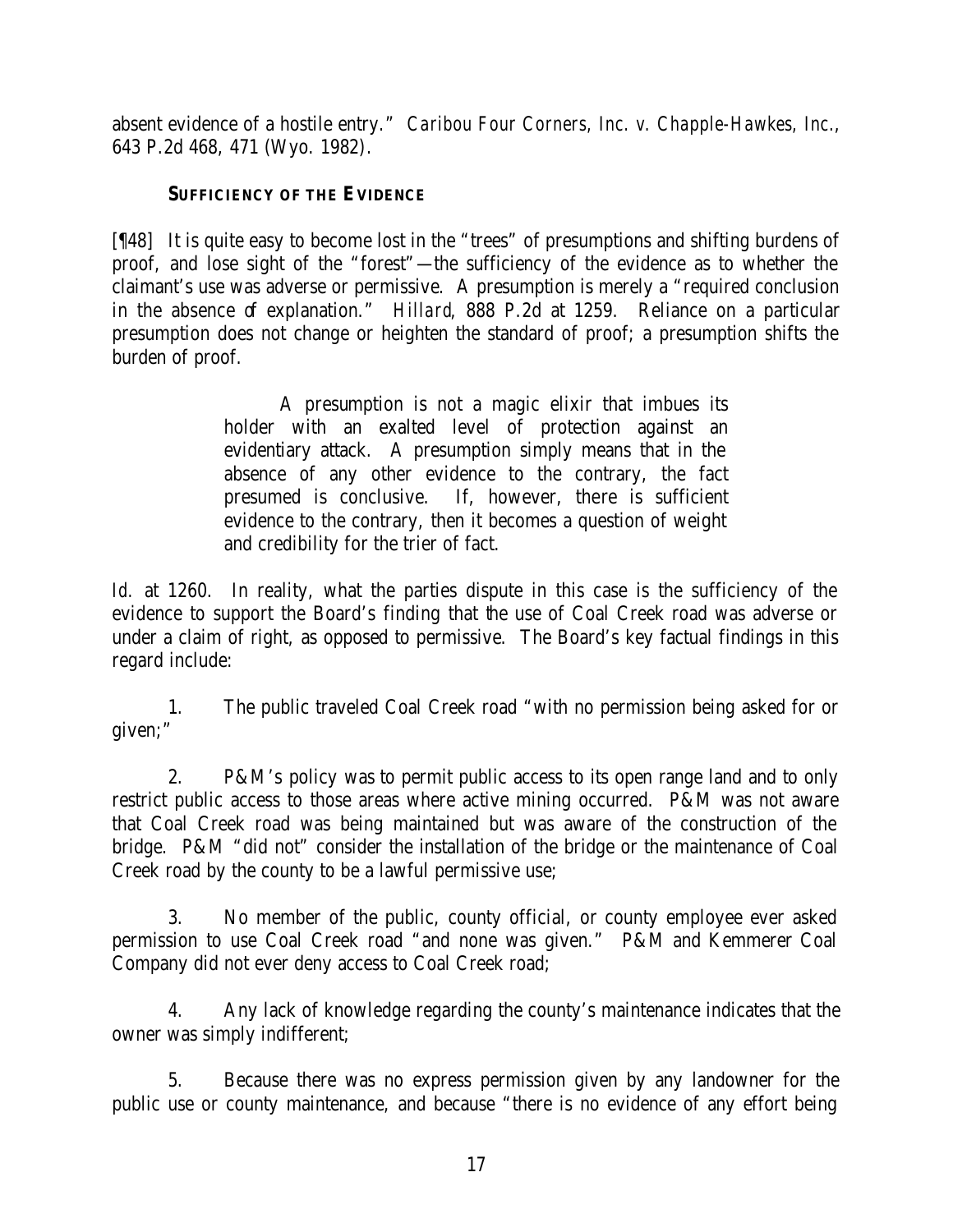made to restrict public use" or county maintenance, the road "was used and maintained as a public or county road until 1988."

6. The public's use and county's maintenance "was adverse to the owners' interest, was done under claim of right and in such a manner as would cause a reasonable person to know the use was adverse."

[¶49] In light of these findings, we consider the following facts to be dispositive. The facts are essentially undisputed or uncontradicted, and the Board did not question the credibility of any witness.

[¶50] Until the Cooks acquired the subject property in "remote" Lincoln County, it was "unenclosed" and considered to be "open range." This case is a bit unique in that the Cooks' predecessors were corporate owners of substantial acreage. Coal Creek road has historically served several purposes in addition to its owners' purposes, including providing access to adjacent private property, from adjacent private property to other private and public property for ranching purposes, and to private and public property for governmental and recreational purposes.

[¶51] Contrary to the Board's findings, the record does contain evidence of permissive use by the public and/or the county. It was P&M's policy to allow these forms of "permissive lawful public use" on its thousands of acres of open range property, as opposed to its active mine sites, in recognition of an established "course of dealing" to facilitate the use of private and public property via roads including Coal Creek road.<sup>8</sup> This approach is not unusual among corporate owners of substantial acreage in south Lincoln County. The Board found that Kemmerer Coal Company's position "with regard to the use of the Road while it owned the property" did not appear "to be different than P&M's position," and there is no evidence that anyone else owned the subject property during the relevant time period. Significantly, Ms. Peternal acknowledged that during her tenure on the Board, it was "pretty well known" to her, the Board and the "community at large" that Kemmerer Coal Company allowed public access to its property in this manner.

[¶52] The testimony of ranchers who owned, or had owned, property along Coal Creek road, and that of the public, regarding their use of Coal Creek road is entirely consistent with this policy. Most individuals did not ask permission to use the road or property, as one witness phrased it—because they never "had to," and the property's owners never denied anyone access for the stated purposes. However, when permission was asked, it was given—this case is not one of mere silence by the property's owners. The Lincoln County search and rescue unit's former commander discussed accessing this property with P&M and received express permission from P&M to cross or access the property for search and rescue purposes. Further, Mr. Krall recalled that "whenever you wanted to

 <sup>8</sup> Such policies might be more effectively communicated by posting or publication.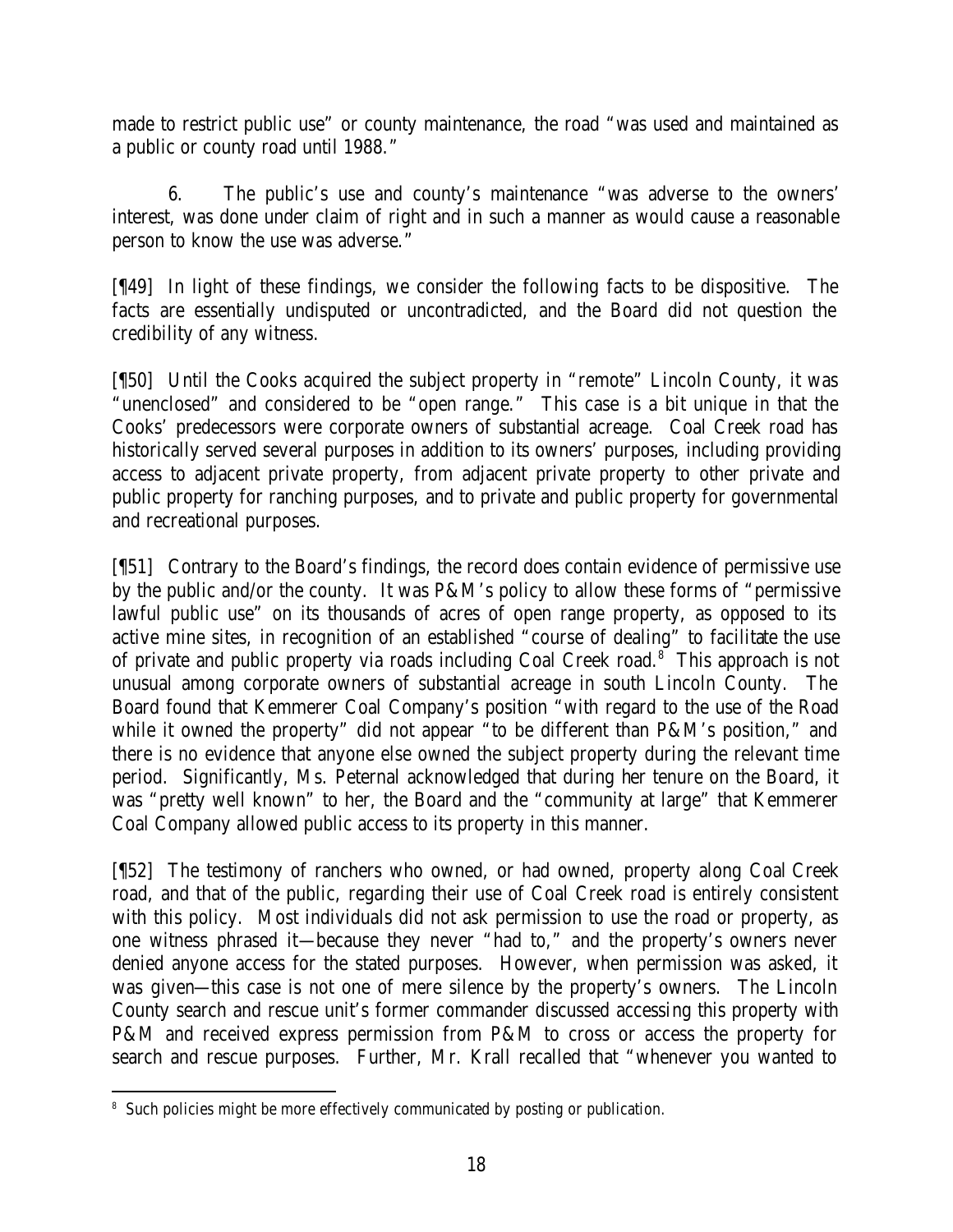build, you know, a portion of the road and it was better for the road to be there, Kemmerer Coal would just give you permission to – and the county permission to do it." He also altered part of the road passing through his property and "through P&M," and P&M "thought if you put the road in a better position and if they happened to move their industry up there, it would be better for them, too, to have an improved road."

[¶53] A public roadway cannot be acquired by mere permissive public use, for if a "private landowner establishes through competent evidence that the public's use is merely permissive, the question of supervision, control or maintenance is irrelevant." *Koontz*, 746 P.2d at 1268. Based on its findings that no permission was ever "asked or given" regarding anyone's use of Coal Creek road, the Board essentially equated the landowners' "policy" with a categorical and unsupported assertion that the public's and/or county's use of Coal Creek road was permissive.

[¶54] In *Koontz*, 746 P.2d at 1268, an appeal from an order granting summary judgment to the claimant, the only evidence indicating permissive use by the claimant was a statement in an affidavit that the landowner "'permissibly allow[ed]' the property to be used as a roadway," and a statement in another affidavit that "'if the Town of Superior had in any way informed me of or expressed the intention to claim Lots 20 and 21 as its own, I would have denied use of that property as a roadway.'" We found that the first statement was a "categorical" assertion of ultimate fact without supporting evidence and that a mere failure on the part of the landowner to interrupt or object to the public use cannot be equated to permissive use. *Id.* In the absence of other evidence of permissive use, no genuine issue of material fact existed as to whether the use was adverse. *Id.*

[¶55] The evidence we outlined regarding the permissive use of Coal Creek road clearly exceeds that presented by the landowner in *Koontz*, and in light of this evidence, the Board's findings that the use of the road was adverse, as opposed to permissive, were not supported by substantial evidence. Even so, the objective context in which the maintenance of Coal Creek road occurred is important in evaluating whether the maintenance was sufficient to show the county's assumption of control and jurisdiction over the road, or a "claim of right in the public."<sup>9</sup> There is no evidence that Lincoln County originally constructed Coal Creek road. The county's maintenance of Coal Creek road mainly consisted of periodic "blading." The county historically maintained roads "commonly accepted" as county roads as well as private roads, and by 1979, the county had plowed private ranch roads "for years" without a set schedule. From its inception, much of the county's maintenance of the road appears to have been performed to appease the specific requests of its constituent ranchers in that area and those with area business operations (i.e., Continental Oil).

 9 Our consideration of this evidence does not implicate issues not expressly before us (i.e., estoppel or abandonment).